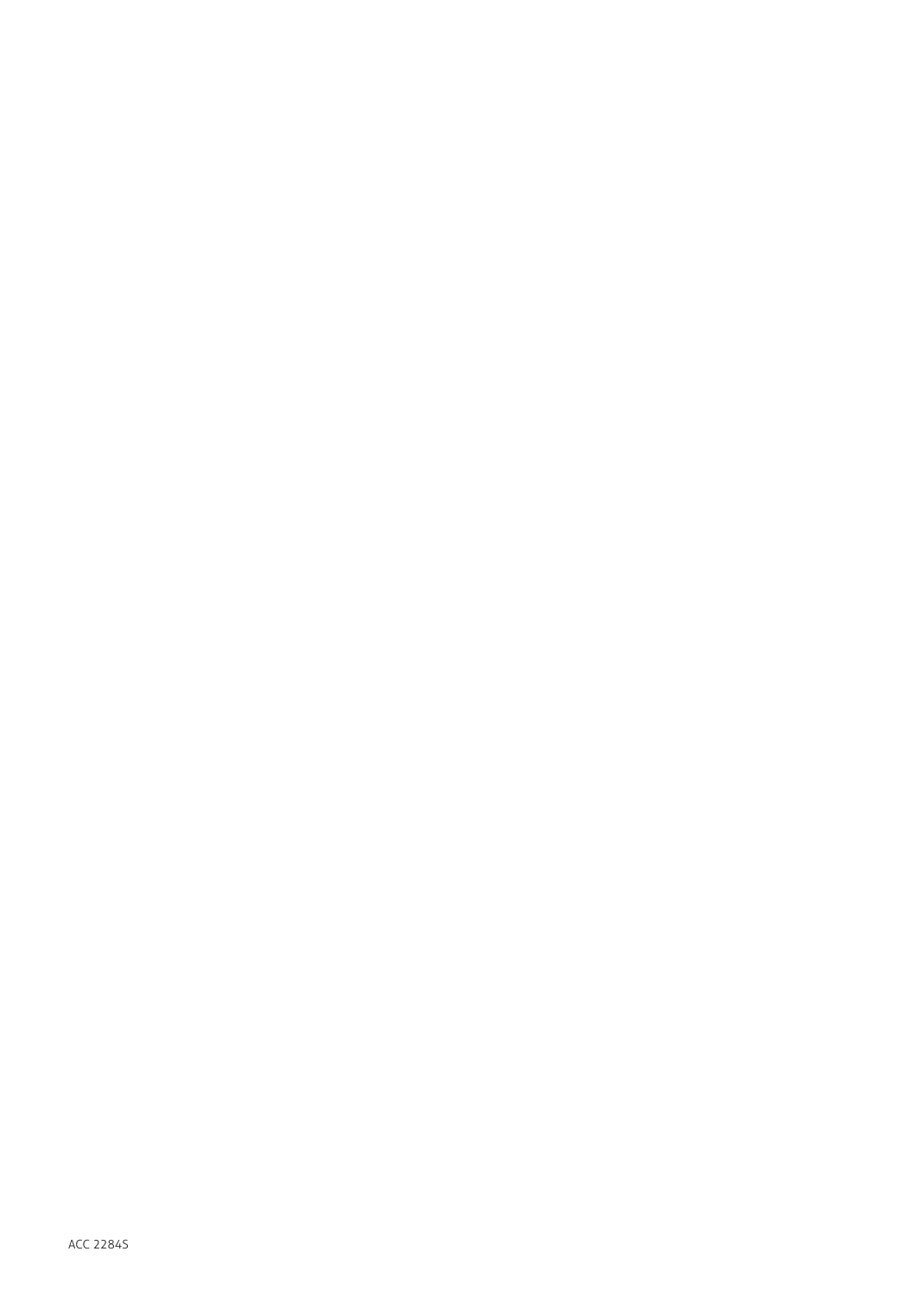# **Accord Mortgages: Offset Terms 2021 and Mortgage Conditions 2020 Scotland**

Your terms and conditions are made up of 3 parts.

Part 1 is made up of two sections. Together they are the offset terms.

Section A is the loan terms. These set out the terms applicable to the money we have loaned to you, including its repayment and how we will charge you interest and charges on your offset loan.

Section B is the savings terms. These set out how the savings account will operate and when we may charge you for services related to a savings account.

Part 2 is the mortgage conditions. These set out the terms applicable to the security we have taken over the property, including what we may do with the property if you do not repay. Part 2 also sets out the criteria on which the property must be let where the mortgage is a buy to let mortgage.

Part 3 sets out some general terms applicable to the relationship between you and us.

Below is a summary of some of the key terms in this booklet. It is important that you read and consider all of the terms and conditions which apply along with your mortgage offer and any other documents we have provided to you. In the event that there is any inconsistency between the standard conditions contained in Schedule 3 of the Conveyancing and Feudal Reform (Scotland) Act 1970 and any terms and conditions contained in this booklet which are applicable to our security, the applicable terms and conditions will apply and in the event there is any inconsistency between the terms and conditions contained in this booklet and the provisions of your mortgage offer, the terms contained in your mortgage offer will apply.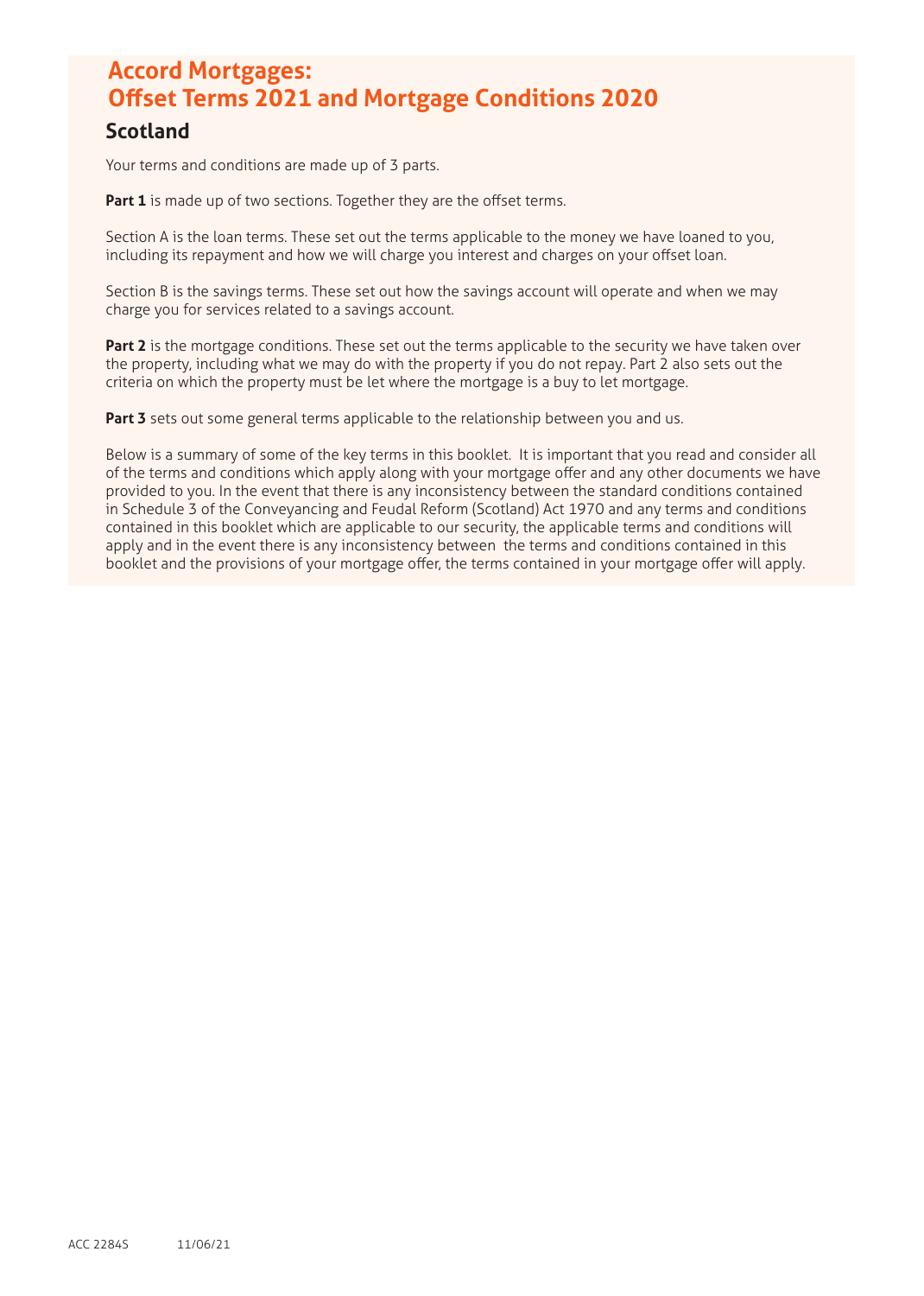# **CONTENTS**

|         | Glossary                                                                                                           | Page 2      |
|---------|--------------------------------------------------------------------------------------------------------------------|-------------|
|         | Summary of Parts and Key Terms<br>Table                                                                            | Page 2      |
|         | <b>PART 1 SECTION A - LOAN TERMS</b>                                                                               |             |
| 1       | Payments                                                                                                           | Page 3      |
| 2       | Interest charged on you loan                                                                                       | Page 3      |
| 3       | Changing the Interest rate                                                                                         | Page 3 & 4  |
| 4       | When we can ask for repayment<br>of everything you owe us                                                          | Page 4      |
| 5       | Incurring charges on your loan                                                                                     | Page 4      |
| 6       | Changing our charges                                                                                               | Page 5      |
| 7       | Telling you about changes to our<br>charges                                                                        | Page 5      |
|         | <b>SECTION B - SAVINGS ACCOUNT TERMS</b>                                                                           |             |
| $1 - 6$ | General account Information                                                                                        | Page 5      |
| 7       | Joint accounts                                                                                                     | Page 5      |
| 8       | Interest                                                                                                           | Page 5      |
| 9       | Incurring charges on savings<br>accounts                                                                           | Page 5      |
| 10      | When we can make changes to<br>charges                                                                             | Page 5      |
| 11      | When we can make changes to<br>savings terms                                                                       | Page 5      |
| 12      | Additional reasons we can make<br>changes to savings terms                                                         | Page 6      |
| 13      | Telling you about changes                                                                                          | Page 6      |
| 14      | Payments on your account                                                                                           | Page 6      |
| 15      | Electronic payments                                                                                                | Page 6      |
| 16      | Payments out                                                                                                       | Page 6      |
| 17      | Payments in                                                                                                        | Page 7      |
| 18      | Cheques                                                                                                            | Page 7      |
| 19      | Cancelling a payment                                                                                               | Page 7      |
| 20      | Restrictions on transactions                                                                                       | Page 7 & 8  |
| 21      | Responsibility for incorrect, late<br>or failed payments                                                           | Page 8      |
| 22      | Unauthorised transactions                                                                                          | Page 8 & 9  |
| 23      | Additional requirements for<br>keeping your security details<br>safe where you have an internet<br>enabled account | Page 9      |
| 24      | Right to Set Off                                                                                                   | Page 9      |
| 25      | Your responsibilities                                                                                              | Page 9 & 10 |
| 26      | Communicating with you                                                                                             | Page 10     |
| 27      | Trustees                                                                                                           | Page 10     |
| 28      | Right to close the account                                                                                         | Page 10     |
| 29      | Use of the internet service                                                                                        | Page 10     |
| 30      | Тах                                                                                                                | Page 10     |
| 31      | Payment information                                                                                                | Page 10     |

|              | <b>PART 2- MORTGAGE CONDITIONS</b>                       |              |
|--------------|----------------------------------------------------------|--------------|
| $\mathbf{1}$ | Security                                                 | Page 11      |
| 2            | Looking after the property                               | Page 11      |
| 3            | Use and occupancy of the<br>property                     | Page 11      |
| 4            | Insuring the property                                    | Page 11 & 12 |
| 5            | Action we may take                                       | Page 12      |
| 6            | When we can act on your behalf                           | Page 12      |
| 7            | Compensation from third parties                          | Page 12      |
|              | ADDITIONAL CONDITIONS FOR BUY TO LET PROPERTIES          |              |
| 8            | Additional conditions for Buy to<br>Let properties       | Page 12      |
| 9            | Consent to letting                                       | Page 12      |
| 10           | Page 13<br>Tenancy requirements                          |              |
| 11           | Page 13<br>Unacceptable tenancies                        |              |
| 12           | Page 13<br>Tenants                                       |              |
| 13           | Children over 18<br>Page 13                              |              |
| 14           | Prior written agreement                                  | Page 13      |
| 15           | If the Property is Untenanted                            | Page 13      |
| 16           | Repair and Maintenance                                   | Page 13      |
| 17           | Health and Safety                                        | Page 13      |
| 18           | Deposits                                                 | Page 13      |
| 19           | Insurance                                                | Page 13      |
| 20           | Information for tenants                                  | Page 13      |
| 21           | Other statutory and legal<br>requirements                | Page 13      |
| 22           | Registered Landlord                                      | Page 14      |
| 23           | Letting Agents and Property<br>Factors                   | Page 14      |
| 24           | Tenancy Agreement                                        | Page 14      |
| 25           | <b>Energy Efficiency</b>                                 | Page 14      |
| 26           | Lettings to Companies                                    | Page 14      |
| 27           | Tenancy not Binding on us                                | Page 14      |
| 28           | No Sale or Rentback                                      | Page 14      |
| 29           | Valuations                                               | Page 14      |
|              | <b>PART 3 - GENERAL TERMS</b>                            |              |
| 1            | Joint borrowers                                          | Page 15      |
| 2            | Transferring the Standard<br>Security                    | Page 15      |
| 3            | Notices                                                  | Page 15      |
| 4            | Other terms to be aware of                               | Page 15      |
|              | Important information about<br>compensation arrangements | Page 16      |
|              | Not happy with our service?                              | Page 16      |
|              | Contact us                                               | Page 16      |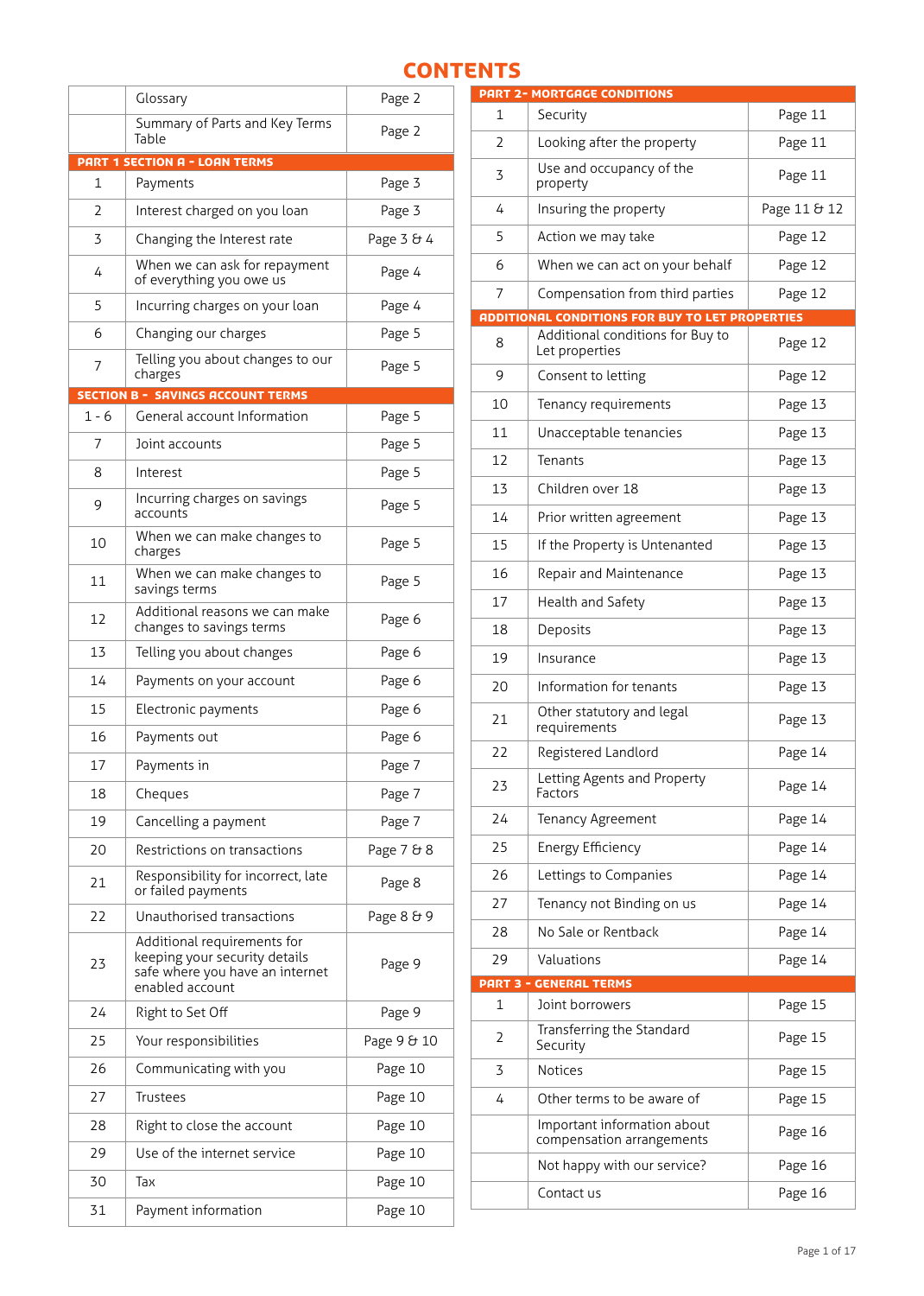# SUMMARY OF KEY TERMS

#### Monthly payments

It is important that you pay us on time the amount of the monthly payments.

The monthly payments are set out in your mortgage offer and can be varied in certain circumstances. Refer to term 1.4 of your loan terms for further details.

If your mortgage loan is a repayment mortgage, your monthly payments will include capital (the money loaned to you) and interest.

If your mortgage loan is an interest only mortgage, your monthly payments will be made up of interest and you will still have to repay all of the capital at the end of the mortgage term. It is very important that you make arrangements to repay the amount of capital at the end of the mortgage term and regularly check to ensure that you will be in a position to repay the capital by the end of the term.

#### CHARGING INTEREST ON YOUR LOAN

We will charge you interest on the amount that you have borrowed at the interest rate set out in your mortgage offer.

Unless your mortgage offer states that your interest rate is fixed, we can vary the interest rate that applies to your mortgage loan for a number of reasons. These reasons are set out in term 3.3 of your loan terms. Please ensure that you have considered those reasons and understand that the amount you pay on your mortgage loan will increase if we increase the interest rate.

We will give you notice either by advertisement or personally of any increase in the interest rate either before or as soon as possible after the increase takes effect. If you would prefer to repay your mortgage loan at that point you can, but you may have to pay an early repayment charge and other charges. The charges are as set out in your mortgage offer. We do not have to give you notice if we decrease the interest rate.

#### OFFSETTING SAVING

You must have at least one offset savings account.

No interest will be paid on any savings.

Any money held in the offset savings account is deducted from your loan balance before calculating the interest payable on your loan.

We will work out the difference at the end of each day between the loan balance and the savings you have in an offset savings account. If the loan balance exceeds the savings we will charge interest on the difference. .

#### Immediate repayment

In certain circumstances we can ask you to repay immediately all the outstanding money under the mortgage, such as if you are in arrears by a certain amount of your monthly payments. The full set of circumstances in which we may do this is set out in term 4.1 of your loan terms.

These terms also allow us to give you three month's notice to repay your mortgage in full. The reasons why we may do this are set out in term 4.3 of your loan terms.

Please make sure that you understand these reasons because if we ask you to repay under one of these terms and you do not, then we could take further action against you. This could mean repossessing your property.

#### **CHARGES**

In addition to your monthly payments, we may make charges for items relating to your mortgage, services you ask us to provide or costs incurred because you do not keep to these terms

Our current list of mortgage charges (our tariff) is provided to you with these terms. Savings account charges are set out in our "Offset Account Charges and Fees Information" leaflet and are provided with these Terms. You can get a copy from our website at www.accordmortgages.com, or by telephoning our Customer Contact Centre.

We can change these charges and the reasons why we may do this are set out in term 6 of your loan terms and term 10 of your savings terms.

# OUR RIGHT TO SET OF

We will have a right of set off over the money in a savings account. Until we enforce this the savings account can be operated in the usual way.

#### PROPERTY OBLIGATION:

Your mortgage loan will be secured over the property set out in your mortgage offer.

It is important that the property is kept in a good state of repair. Your mortgage conditions sets out some obligations on you in relation to maintaining the property, for example completing building work. You must also obtain our permission before you carry out certain actions in relation to the property, such as altering, extending, or letting the property. Where the mortgage is a buy to let mortgage the Mortgage Conditions set out the criteria on which the property must be let.

You are responsible for insuring the property. The property must be insured against the usual risks to a property (fire and flood for example) and for an amount that is sufficient to fully re-instate the property in the event that it is destroyed. Please refer to the mortgage conditions and your mortgage offer for further details about insuring the property.

#### **ACTION WE MAY**

We can take certain action in relation to the property if you breach these terms, such as you fail to make your monthly payments. These actions are set out in your mortgage conditions. They include selling the property.

**For further copies of these Terms, our Loans Administration Fee Tariff, or Offset Account Charges and Fees Information leaflet, call 0345 1 200 872 or look on our website at www.accordmortgages.com.**

# GLOSSARY

#### **Certain words used in Parts 1 to 3 of this booklet have a special meaning. These are set out below:**

**Account Document** means a passbook, certificate, or similar item that we designate to be an account document.

**Interest Rate** means the rate of interest shown in the Offer or the new rate of interest if we change it in accordance with these Terms.

**Internet Enabled Account** means a Savings account that you have opened with us or can otherwise, once you have registered with us to do so, access or manage through our website or mobile application, via the internet (our internet banking service)

**Loan** means any individual amount of money we have lent to you or may lend to you, as set out in an Offer, on the security of a Property. This may include, for example, any additional Loan and any other money you owe us at any time such as interest and unpaid fees and charges. You may have more than one Loan.

**Login Password** means the internet service access password used by you to access your Internet Enabled Account

**Mortgage Conditions** means the terms in Parts 2 and 3 and the Glossary of this booklet and which together are the Mortgage Conditions 2020 Scotland.

**Offer** means any written offer of a Loan sent to you which results in a Loan being made.

**Offset Account** means the Loan account and a Savings Account.

**Offset Account Charges and Fees Information leaflet** means the leaflet which contains the current amount of the standard charges in relation to a Savings Account referred to in Savings Term 9. You will receive the current version with the Offer. It is subject to change from time to time in accordance with Savings Term 10. You can obtain the latest version from our website or from our Customer Contact Centre.

**Offset Terms** means the terms in Parts 1 and 3 and the Glossary of this booklet.

**our, us and we** refer to Accord Mortgages Limited and includes our successors in title and any party our interest in the Loan and standard security is transferred to under Part 3, Term 2 of these Terms.

**Property** means a property which is security for a Loan and where appropriate includes all or any part of a Property.

**Saver** means an individual and, in the case of joint accounts, includes all Savers who have a Savings Account. A Saver must also be a borrower. **Savings** means savings (if any) in a Savings Account.

**Savings Account** means an account with the Society in our name as trustee for a Saver, where we have agreed that the Savings are to be set off against the Loan.

**Savings Terms** means the terms in Part 1, Section B and the Glossary of this booklet.

**Security Details** means any passwords, selected personal information or other information used in connection with the internet service, and includes your Login Password.

**Society** means Yorkshire Building Society.

**Tariff** means our Loans Administration Fee Tariff of mortgage charges which applies to your Loan. You will receive the current version with the Offer. The Tariff states the current amount of the charges which we may make under these Terms. The Tariff is subject to change from time to time in accordance with these Terms and you can always obtain the latest version on our website or by telephoning our Customer Contact Centre.

**Terms** means all the terms and conditions set out in this booklet. Where the Terms are issued with an additional Loan or product transfer, Terms means Parts 1 and 3 and the Glossary of this booklet.

**working days** means Monday to Friday excluding bank and public holidays in England and Wales.

**you** and **your** in these Terms refer to a person who is a borrower except for in the Savings Terms, where you and your refer to a person who is a Saver.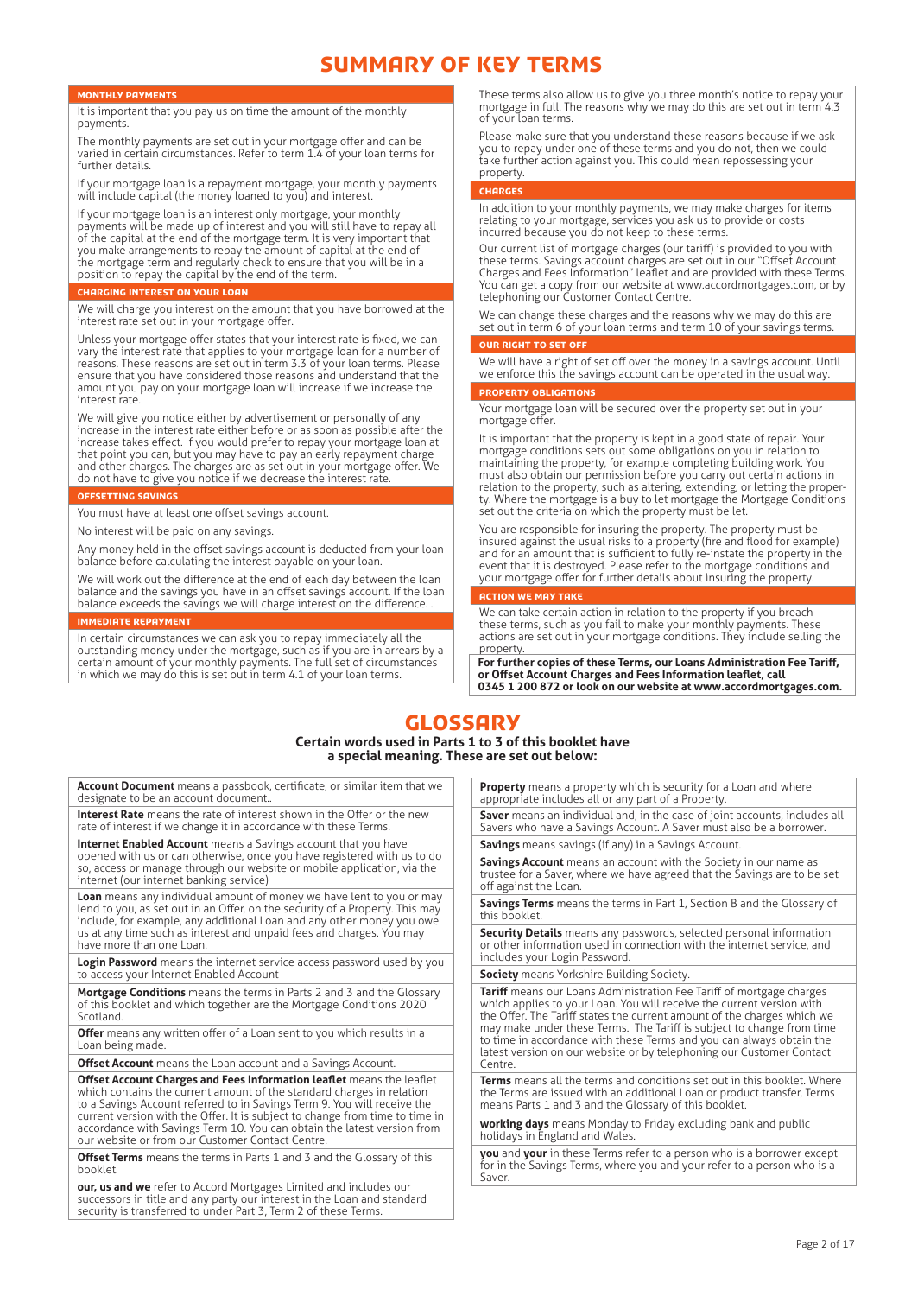# **PART 1: SECTION A - LOAN TERMS**

# **1 Payments**

- 1.1 You must repay the Loan to us by the end of the term set out in your Offer.
	- 1.2 You will make the monthly payments set out in your Offer until your Loan is repaid. These payments will start in the month after the Loan is advanced to you and will be due on the first day of the month if no other date has been arranged. The monthly payments should be made by Direct Debit. If you wish to change the date on which your monthly payments are made or change the method by which you make your monthly payments, you should contact us by telephoning our Customer Contact Centre.
	- 1.3 If you have a repayment mortgage you will have to make monthly payments that are made up of interest and the capital loaned to you. Your payments will be calculated so that the whole Loan plus interest is repaid by the end of the term. If you have an interest only mortgage, your monthly payments will be made up of interest. You will need to make a lump sum payment at the end of the term to repay all of the capital.
	- 1.4 In certain circumstances we may vary the monthly payment amount. We may do this, for example, if:
		- (a) there are changes in the Interest Rate;
		- (b) there are changes in the amount of any insurance premiums that we may pay on your behalf;<br>(c) payments are being made later or earlier than expected;
		- (c) payments are being made later or earlier than expected;
		- $(d)$  we lend you more money;<br>(e) there is a change to your n
		- (e) there is a change to your mortgage term;
		- (f) you switch your repayment type from interest only to repayment or repayment to interest only;
		- (g) we need to recover any unpaid costs or charges (including unpaid ground rent and service charges) added to your Loan;  $\begin{array}{lll} \text{(g)} & \text{we need to recover any unpaid costs or charges (incl.)} \\ \text{(h)} & \text{there is any complusory change in law or regulation;} \\ \text{(i)} & \text{we need to take into account the way in which we are a certain value of the original system.} \end{array}$
		- we need to take into account the way in which we administer (or any person appointed by us administers) our Loan accounts. We may only do this to ensure repayment of the Loan within the term of your Offer;
		- $(i)$  there is a change to the date on which you make your monthly payments;
		- (k) the Savings balance in your Savings Account to offset your Loan balance changes.

For any change that we make to your monthly payment, we will tell you about this in advance and when the first amended payment is due. If your Loan is subject to the annual account review we may not change your monthly payment to take account of account changes in the previous 12 months until the annual account review takes place. In that case we will tell you about any changes in your monthly payment because of changes to your account at the time of your annual account review. Your Offer tells you whether your Loan is subject to the annual account review and where you can find more information about how it works.

1.5 Where these Terms are issued with an additional Loan or a product transfer which is made after your first Loan, the Offset Terms will apply to the additional Loan or product transfer.

# **2 Interest charged on your loan**

- 2.1 The way we calculate interest on your Loan balance is set out in your Offer.
- 2.2 You must have at least one Savings Account. The balance of any Savings held in a Savings Account is deducted from your Loan balance before calculating the interest payable on your Loan.
- 2.3 We will work out the difference at the end of each day between the Loan balance and the Savings. If the Loan balance exceeds the Savings balance we will charge you interest on the difference.
- 2.4 If you have different parts to your Loan, in calculating the interest to be charged on your Loan, we will offset any Savings against the different parts in the following order:
	- (a) if your Loan has different Interest Rates, the highest Interest Rate through to the lowest;<br>(b) if your Loan has different Interest Rate types, variable Interest Rates before fixed Interes
	- (b) if your Loan has different Interest Rate types, variable Interest Rates before fixed Interest Rates;<br>(c) if parts of your Loan were completed at different times, the more recent through to the oldest;
	- (c) if parts of your Loan were completed at different times, the more recent through to the oldest;
	- if parts of your Loan have different methods of repayment, the repayment (capital and interest) method before the interest only method; and
	- (e) in part number order, the highest number to the lowest.
- 2.5 If you do not make a payment on time, you will also be charged interest at the Interest Rate on the unpaid interest that forms part of your outstanding Loan balance.

# **3 Changing the Interest Rate**

- 3.1 A mortgage loan can last for a long time, so the levels of our interest and charges may change during the term. Unless your Interest Rate is stated in your Offer as being fixed, we have the power to vary the Interest Rate for certain reasons.
- 3.2 We may reduce the Interest Rate on the Loan without notice to you at any time, although if that results in a different monthly payment we will tell you before it is due.
- 3.3 Subject to any specific terms in your Offer, we can increase the Interest Rate at any time where we reasonably believe that the increase is needed for any one or more of the following reasons listed below:
	- (a) to take account of any change in the costs reasonably incurred by us in managing our mortgage business and in particular providing and administering our mortgage accounts, which may include changes in the technology and systems we use;
	- (b) to take account of changes or anticipated changes in the law or the interpretation of the law, due to regulatory requirements, decisions or recommendations of an ombudsman, regulator or similar person, any code of practice or industry guidance applicable to the conduct of our business;
	- (c) to take account of changes in the Bank of England base rate or the nearest equivalent rate set by the Bank of England or any body which may, in the future, take over responsibility for interest rate setting from the Bank of England;
	- (d) to respond to increases in our costs of raising funds to finance our lending these costs include:<br>(i) interest paid to our investors:
		- (i) interest paid to our investors:<br>(ii) the cost of money which we b
		- (ii) the cost of money which we borrow; and<br>(iii) interest rates we need to pay in order to
		- interest rates we need to pay in order to attract and retain savers.

Any increase in the Interest Rate we make for any of the reasons stated above will be reasonable and proportionate.

- 3.4 In addition to the reasons set out above, we can increase Interest Rate in exceptional economic or financial circumstances which we reasonably believe have had or are likely to have a significant effect on the United Kingdom financial system or a significant effect on building societies operating in the United Kingdom, to allow us to manage our business prudently and in accordance with regulatory requirements. If we use this power to increase the Interest Rate we will always:
	- (a) respond proportionately to the circumstances giving rise to the change;<br>(b) give you personal notice before we make such a change. The period of i
	- give you personal notice before we make such a change. The period of notice will be a period which we consider is reasonable in the circumstances;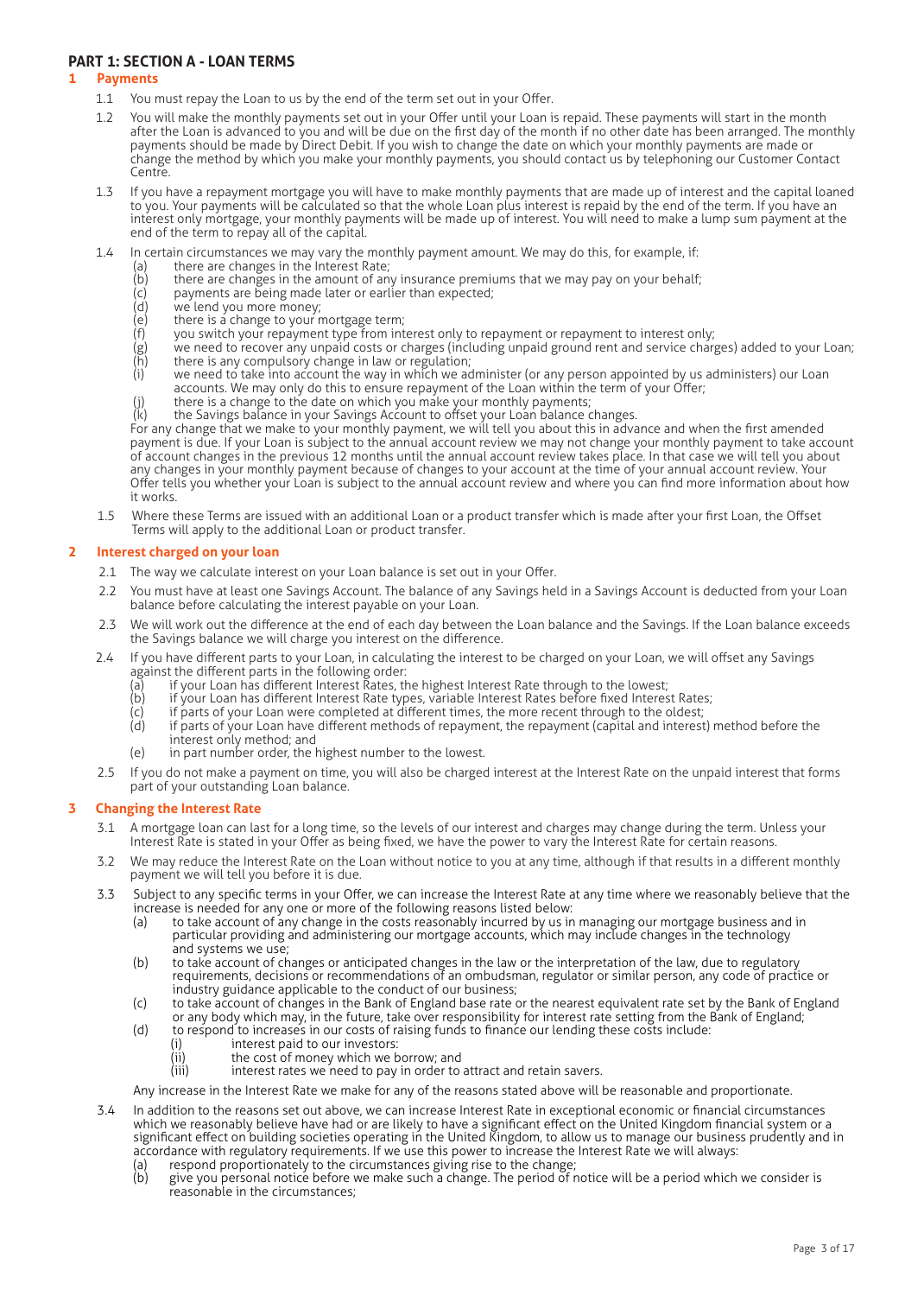- (c) tell you that the Interest Rate is being changed under this particular power and explain why the change is being made; and
- (d) reduce the Interest Rate again when and as far as the relevant circumstances and the need to manage our business prudently, permit.

# **4 When We Can Ask For Repayment of Everything You Owe Us**

- 4.1 In certain circumstances you will have to pay to us everything you owe all at once. We will only ask you to do this if: (a) you have failed to make payment of an amount of two or more of your monthly payments on any Loan or any other
	- sums are due to us and you have not paid them;
	- (b) you materially or persistently do not comply with any of your obligations (other than payment of the monthly payments) to us;
	-
	- (c) you are made bankrupt or are sequestrated;<br>(d) you enter into an arrangement with or make  $\overline{d}$  you enter into an arrangement with or make a trust deed for the benefit of your creditors or you propose to do so; or  $\overline{e}$  the Property is compulsorily acquired (for example, a local authority forces you to s the Property is compulsorily acquired (for example, a local authority forces you to sell your Property to them).
- 4.2 If you do not repay the outstanding balance when requested and we get a judgment or decree against you for that amount or part of it, you will pay interest on the amount of that judgment or decree at the Interest Rate or a rate set by the Court.
- 4.3 We may also ask you to repay everything that you owe on three months' personal notice in certain circumstances, which are: (a) any information given by you or on your behalf was, at the time it was provided, materially incorrect or misleading
	- and would have affected our decision to provide a Loan to you;
	- (b) we have a good reason to believe that you have been involved in fraudulent or serious criminal behaviour;<br>(c) we have good reason to believe that the relationship between us has irretrievably broken down, such as ph we have good reason to believe that the relationship between us has irretrievably broken down, such as physical, threatening or abusive behaviour to our staff;
	- (d) we reasonably consider that something that you have done or not done has put our security interest in the Property at risk in a material way; or
	- (e) where we reasonably consider it necessary due to regulatory or tax reasons (we would not rely on this reason without reference to and acceptance by our regulator).

# **5 Incurring Charges on your Loan**

- 5.1 We may charge you for services we provide and costs we incur. There are a number of specific charges which are set out in your Offer and Tariff and which form part of the price for your Loan. These will usually (but not always) be connected to specific costs for the operation of the Loan or standard security and where you ask us to provide a document or service in connection with the Loan or standard security, whether to you or anyone else.
- 5.2 Additionally, there are a number of more general costs which may arise through the life of the Loan. These are usually incurred because you ask us to do something or you do not keep to your obligations to us.
- 5.3 Examples of charges include (but are not limited to):
	- (a) **Operation costs:** Charges may be incurred when we:
		- (i) supply or copy deeds or documents to you or anyone acting for you;
		- (ii) discharge our security or release the Property or any related rights from our security;
		- (iii) release any title deeds;
		- $(iv)$  process any request for any change in the terms of the Loan or the standard security;<br>(v) eive you or anyone authorised by you any assistance or information in connection wi
		- give you or anyone authorised by you any assistance or information in connection with the Property, the Loan or the standard security;
		- (vi) incur third party charges in dealing with the standard security or its discharge, such as Land Register fees.
	- (b) **Legal costs:** Before the first Loan is made we will have to set up a standard security over the Property to secure this and any future Loans. You will be responsible for paying the legal costs of any conveyancer who undertakes our legal work in relation to the standard security. The Offer will state whether we are paying the whole or part of the legal costs involved in setting up the first Loan.
	- (c) **Costs to safeguard our security:** You must pay us all reasonable costs which we incur to safeguard our security or because you fail to fulfil any obligations you have under the Loan or the standard security. Where we are able to make a genuine pre- estimate (based on our mortgage lending activities as a whole) of the expenses we are likely to incur, the amount of the charge will be set out from time to time in our Tariff and will be limited to this amount. Where we cannot make a genuine pre-estimate we will charge a reasonable amount and any external costs which we may incur. Examples of activities that we may incur costs for are (but are not limited to):
		- (i) any legal proceedings and costs relating to the Loan or the standard security (this applies whether or not you are a party to the proceedings);
		- (ii) exercising any of the rights or powers given to us by law, these Offset Terms or your mortgage conditions;<br>(iii) recovering any of the outstanding Loan:
		- (iii) recovering any of the outstanding Loan;<br>(iv) insuring the Property or checking that a
		- insuring the Property or checking that any insurance of the Property which you have arranged is adequate for our purposes.
	- (d) **Arrears Charges:** If your Loan account falls into arrears, then we will charge you arrears administration fees. The time from when we start charging these fees and the amount of these fees will be set out in our Tariff. Arrears administration fees are calculated to cover our administrative costs in dealing with those arrears. Where arrears administration fees are charged, they will be added to your Loan balance each month. Legal costs may also be charged and will be added to your Loan balance if we have to take further action.
	- (e) **Savings Charges:** We may also make charges in relation to a Savings Account. Details are in the Savings Terms.
- 5.4 We can add charges or costs to your Loan. If costs or charges are added to your Loan balance:
	- (a) we will charge interest on the charge or cost from the time it is added to your Loan until it is repaid at the Interest Rate or, where there is more than one such rate, at the highest rate;
	- (b) for any change that we make to your monthly payment as a result of costs or charges being added to your Loan account, we will tell you about this in advance and when the first amended payment is due. If your Loan is subject to the annual account review we may not change your monthly payment to take account of costs or charges being added to your Loan in the previous 12 months until the annual account review takes place. In that case we will tell you about any change in your monthly payment because of this at the time of your annual account review. Your Offer tells you whether your Loan is subject to the annual account review and where you can find more information about how it works.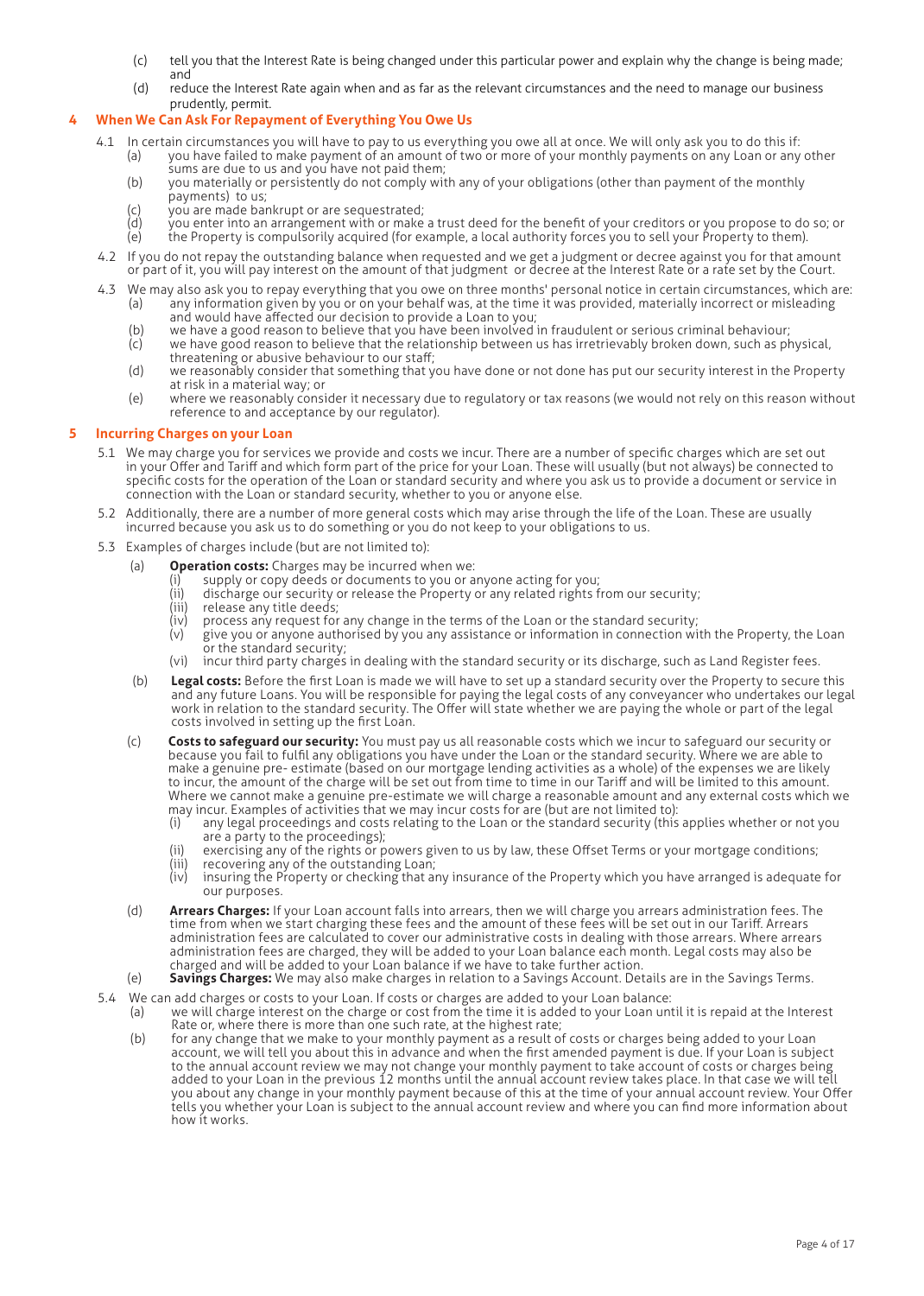# **6 Changing Our Charges**

We may change our charges at any time. Where the change is not to your advantage (for example, if we increase a charge or introduce a new one), we will only make the change for one or more of the following reasons:

- (a) to take account of, in a proportionate manner, changes in the expenses which we reasonably incur (including our reasonable management, administrative and external costs) in respect of the particular product or service provided to you, which may include changes in the technology and systems we use; or
- (b) to take account of, in a proportionate manner, changes or anticipated changes in the law or the interpretation of the law, due to regulatory requirements, decisions or recommendations of an ombudsman, regulator or similar person or any code of practice or industry guidance applicable to the conduct of our business.

# **7 Telling you about changes to our charges**

- 
- If we make a change to our charges in the Tariff:<br>(a) the new charge will be set out in th the new charge will be set out in the Tariff which will be provided to you personally at least once a year when changes are made;
	- (b) we will tell you when you ask us to do something which incurs a charge; and (c) the Tariff will be available from our website, or from our Customer Contact Co
	- the Tariff will be available from our website, or from our Customer Contact Centre.

# **PART 1: SECTION B - SAVINGS ACCOUNT TERMS**

- **1** The Offset Account must include at least one Savings Account.
- **2** You are not required to hold a minimum amount of money in a Savings Account but a Savings Account cannot be overdrawn.
- **3** The maximum number of Savings Accounts is three. These must be held by a borrower named in the Offer.
- **4** All Savings Accounts will be opened with the Society in which we will hold Savings as trustee on behalf of a Saver. **A Saver will not be a member of, or have any membership rights in, Yorkshire Building Society.**
- **5** The sole obligation to repay any Savings is that of the Society. Although the Society has a direct responsibility to a Saver for the repayment of Savings all dealings on the Savings Account will be through us as trustee of the Savings Account.
- **6** Any deposit a Saver makes into the Savings Account by post must be sent to us and made payable to "Accord Mortgages Limited a/c [Savings Account number] [your name]". If you wish to withdraw money from a Savings Account by post you must instruct us in writing and we will arrange for payment to be made. We also provide an internet service for Internet Enabled Accounts.

# **7 Joint accounts**

- 7.1 If there is more than one of you:
	- (a) the Savings Terms apply to all of you together and to each of you on your own; and (b) each of you can be held fully responsible for any liability that you may have.
	- each of you can be held fully responsible for any liability that you may have.
- 7.2 We will accept instructions from, or rely on the signature of, any one of you for all transactions on a Savings Account. This includes withdrawals, transfers, the closure of a Savings Account and moving to a different product. This term applies:
- (a) unless agreed otherwise at the time a Savings Account is opened (other than Internet Enabled Accounts where each of you will operate the Savings Account individually);<br>(b) other than for the exception in (a) above, until we a
	- other than for the exception in (a) above, until we are told otherwise by any one of you; or
	- (c) unless there is a dispute between joint Savers in which case Savings Term 7.3 will apply.
	- 7.3 From the time we are aware of a dispute between you (for example, if we are informed that the relationship between the parties has ended):
		- (a) we may require the authority or the signatures of all of you for any further transactions on a Savings Account, including withdrawals and Savings Account closure; and<br>(b) any regular internal transfers on Savings Accou
			- any regular internal transfers on Savings Accounts will be cancelled
	- 7.4 A maximum of two of you can hold any one Savings Account.
	- 7.5 You can only hold a joint Savings Account with another borrower named on the Offer.
	- 7.6 A notice given on a joint Savings Account can be given to all Savers by giving that notice to the first named Saver on our records.
	- If one of you dies the survivor should tell us and provide us with the appropriate proof of death. We will then change the Savings Account so that it can be operated by the survivor and the survivor owns the Savings Account and only the survivor is able to operate it.

# **8 Interest**

Interest will not be paid by the Society on any Savings.

# **9 Incurring Charges on Savings Accounts**

- 9.1 Charges may be made for opening and administering a Savings Account and for services provided in connection with it and those charges will be deducted from the balance in a Savings Account. Details of the standard charges are contained in our leaflet "Offset Account Charges and Fees Information".
- 9.2 You will be told about a charge which affects a particular product or service before you use it or at any other time you ask.

#### **10 When changes can be made to charges**

We may need to make a change to charges applicable to Savings Accounts at any time, including adding new ones, for one or more of the following reasons:

- (a) to take account of, in a proportionate manner, changes or anticipated changes in the law or the interpretations of the law, due to regulatory requirements, decisions or recommendations of an ombudsman, regulator or similar person, any code of practice or industry guidance applicable to the conduct of our business; or
- (b) to take account of, in a proportionate manner, changes in the expenses we reasonably incur (including our reasonable management, administrative and external costs) in respect of the particular product or service provided to you, which may include changes in the technology and systems we use.

# **11 When we can make changes to savings terms**

We may need to make a change to charges or terms applicable to Savings Accounts at any time, including adding new ones, for one or more of the following reasons:

- (a) to take account of legitimate cost increases or reductions of more efficiently operating and administering your account, which may include changes in technology and the systems we use;
- (b) to give extra benefit to savers, including making the terms of the accounts easier for you to understand, or to make them fairer;
- (c) to correct mistakes if it is reasonable to do so; or
- (d) if it is to your advantage.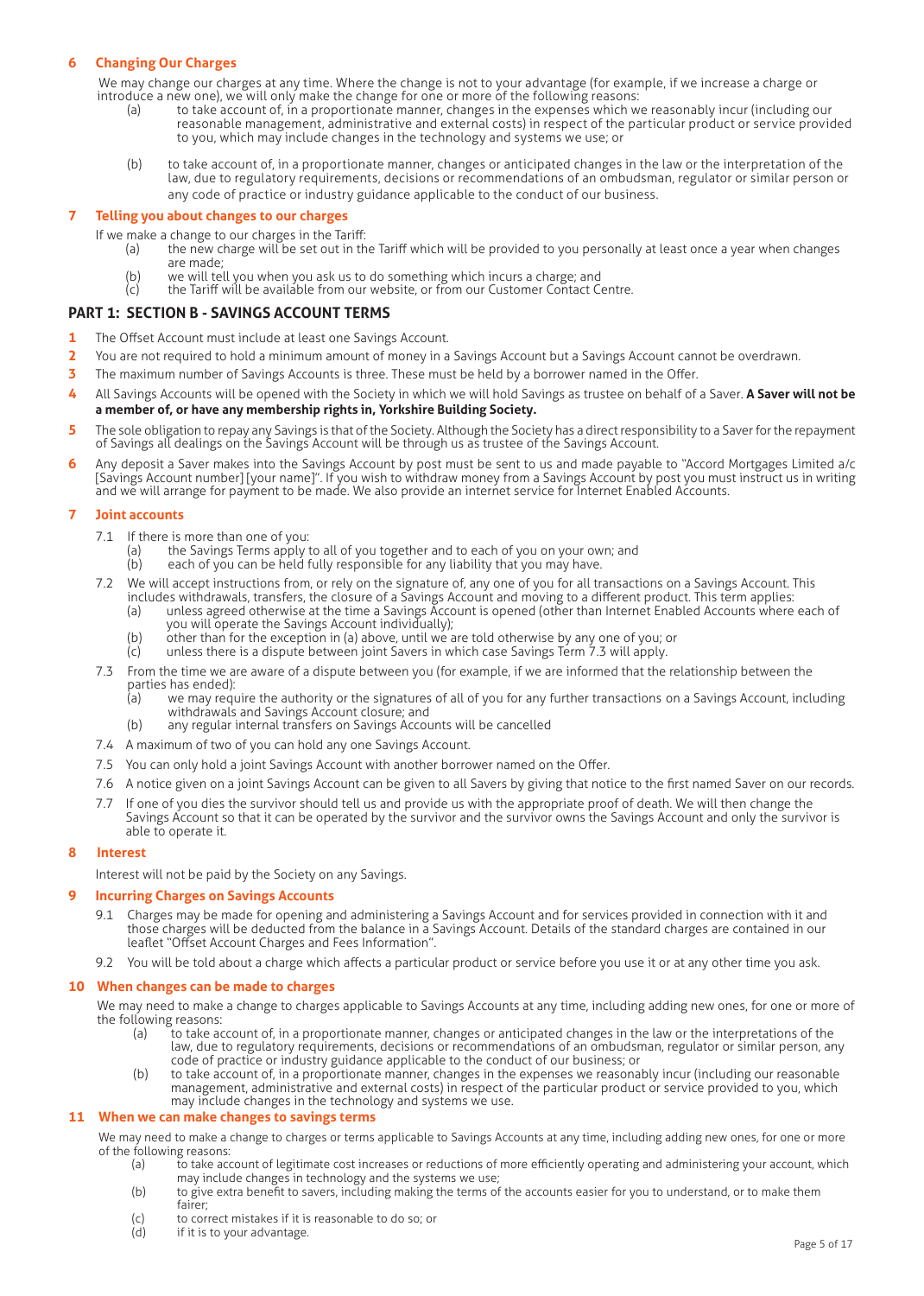# **12 Additional reasons we can make changes to savings terms**

- 12.1 We may also need to make changes to charges (including to add new ones) or to the terms applicable to your savings account, in exceptional economic or financial circumstances which we reasonably believe have had or are likely to have a significant effect on the United Kingdom financial system or a significant effect on building societies operating in the United Kingdom to allow us to run our business prudently, for example to reflect changes to the way we run our business and savings accounts, including in accordance with regulatory requirements, even if the requirements themselves have not changed. If we use this power to make changes to terms we will always:
	- (a) respond proportionately to the circumstances in question; and
	- (b) tell you that the change is being made under this particular power and explain to you why the change is being made, when we give you notice of the change.
- 12.2 Any changes we make to charges or any of the terms applicable to your account, for any of the reasons stated in these terms will be reasonable and proportionate to the circumstances giving rise to the change.

# **13 Telling you about changes**

Where we make a change applicable to a Savings Account we will notify you of any such changes giving you at least 2 months advance personal notice of the change. Unless you notify us to the contrary before the change comes into effect you will be treated as having accepted any change we make. At any time before then you may, without notice, switch your money to another savings account with the Society or withdraw all the money from the Savings Account without having to pay any charge for doing so, subject to Savings Terms 1 and 20.

#### **14 Payments on your account**

- 14.1 The types of payments we allow into and out of a Savings Account are shown in the tables below.
- 14.2 You will need enough cleared funds in a Savings Account to carry out any transaction.
- 14.3 All payments into and withdrawals from a Savings Account must be in Sterling.

# **15 Electronic payments**

You can make the following types of electronic payments to and from a Savings Account:

- (a) **Faster Payments**. If you ask us to make a payment in Sterling to a person with an account in the UK that can receive these payments, the Faster Payments Service will be used. If the payment exceeds the Faster Payment limit we have set or the destination account is unable to accept payments through the Faster Payments Service we will tell you at the time you try to make the payment that it cannot be made through the Faster Payments Service. The payment can then either be sent by CHAPS (for which there will be a charge) or by cheque;
- (b) **CHAPS payments**. Payments out of a Savings Account are subject to separate terms. There is a charge for this service;and (c) **Internal transfers**. This is a transfer of money made from one Savings Account to another Savings Account;
- The following electronic payments can only be made into a Savings Account:<br>(d) **Debit card** payments through our website;
	- Debit card payments through our website;
	- (e) **BACS** payments.

# **16 Payments out**

- 16.1 Before asking us to set up an electronic payment transfer you must:
	- (a) provide us with your account number and any other information we may require in order to carry out the transaction for you including the payee's name, their account number and sort code. You must make sure you give us the correct sort code and account number. If you don't, it is unlikely the payment will reach the intended payee, even if the payee's name is correct; and
	- (b) complete the request or authority in the form we require depending on the type of transaction you are requesting;<br>(c) If you give a payment instruction using the internet service we may ask you to confirm this by mean
	- (c) If you give a payment instruction using the internet service we may ask you to confirm this by means of an automated message service asking you to confirm that you have instructed the payment to be made. If we are unable to get confirmation from you in this way to verify the instruction for a payment, it will not be made.
	- (d) where we allow you to provide your instructions by telephone, once we have identified you and you have provided all the payment information we require, we will confirm the instructions to you. If you agree the information is correct you will need to confirm this and this will be your consent to make the payment.
- 16.2 It is important that you understand when money on a Savings Account is available to you as we will not allow a payment where there is not enough money in a Savings Account.
- 16.3 Details of the time of day we need to receive your instructions to pay and the maximum time it will take for the payment to be available to the payee are in the Payments out table. With the exception of Faster Payments instructions received via our website at weekend or on public or bank holidays, if you ask for a payment to be made on a non-working day, we will start to make payment on the next working day.

#### **Payments out**

| <b>Payment Type</b> | <b>Latest time to make</b><br>request                        | latest time available to Payee's<br>bank or building Society                                 | <b>Notes</b>                                                                                                                            |  |
|---------------------|--------------------------------------------------------------|----------------------------------------------------------------------------------------------|-----------------------------------------------------------------------------------------------------------------------------------------|--|
| Faster Payments     | <b>Branch</b><br>Opening hours                               | By the end of the next day                                                                   | Subject to a maximum limit                                                                                                              |  |
|                     | <b>Website/Internet</b><br><b>banking service</b> - Midnight | Paper Instructions - 2 days after<br>receipt of request                                      |                                                                                                                                         |  |
| <b>CHAPS</b>        | <b>Branch</b><br>Opening hours                               | Same working day as the request is<br>received                                               | You will be charged for this service. Refer<br>to our leaflet "Offset Account Charges<br>and Fees Information. Separate terms<br>apply. |  |
| Internal transfers  | <b>Website/Internet</b><br><b>banking service</b> - Midnight | Immediately unless advised at the time of the transaction<br>Same day as request is received |                                                                                                                                         |  |
|                     | <b>Branch</b><br>Opening hours                               |                                                                                              |                                                                                                                                         |  |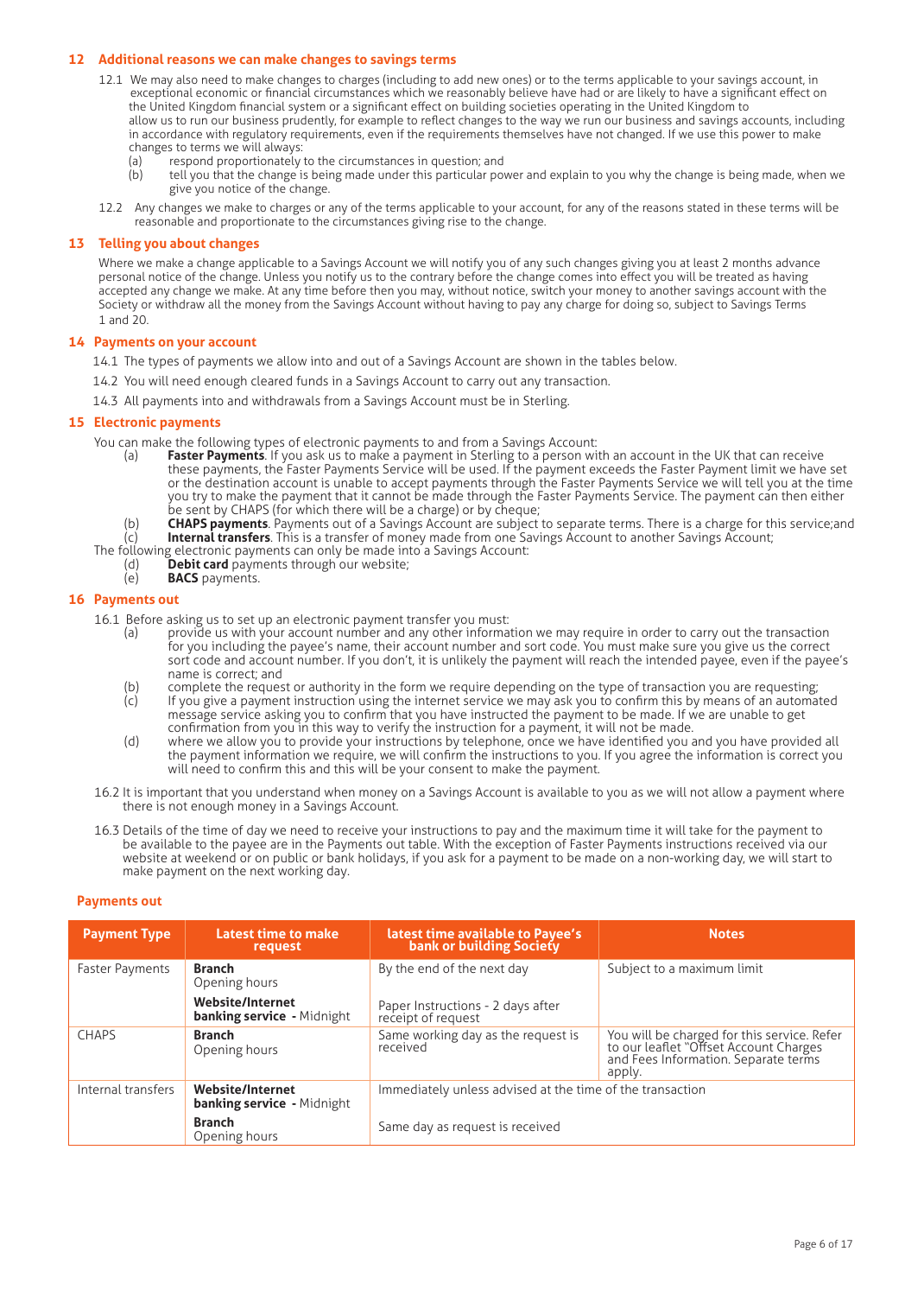# **17 Payments in**

Payments made into a Savings Account are available for withdrawal as set out in the table below. **Incoming payments**

| <b>Payment Type</b>    | Latest time for us to<br>receive payment                 | Time taken to reach<br><b>vour account</b>                            | On reaching the<br>account, when the<br>money is available | <b>Notes</b>                                                                                                                                                                                                                                                                        |  |
|------------------------|----------------------------------------------------------|-----------------------------------------------------------------------|------------------------------------------------------------|-------------------------------------------------------------------------------------------------------------------------------------------------------------------------------------------------------------------------------------------------------------------------------------|--|
| <b>Faster Payments</b> | Available 24/7                                           | Within 2 hours of<br>receipt of payment from<br>our clearing bank     | Immediately                                                | For the bank details you<br>need to use for payments<br>into your Savings Account<br>within the UK, look on our                                                                                                                                                                     |  |
| <b>BACS</b>            | Monday - Friday 9am                                      | Usually 3 working days<br>once the payer has<br>instructed their bank | Immediately                                                | website or contact us.<br>We do not accept non-<br>sterling payments into<br>savings products. A payment<br>sent to your account in<br>a currency other than<br>sterling will be returned<br>to the sending bank in the<br>same currency. The amount<br>returned will be equivalent |  |
| <b>CHAPS</b>           | Moday - Friday 5pm                                       | Usually the same<br>working day                                       | Immediately                                                |                                                                                                                                                                                                                                                                                     |  |
| Debit Card<br>Payment  | Via the Website - 24/7                                   | Same day as payment is<br>processed                                   | 2 working days after<br>deposit                            |                                                                                                                                                                                                                                                                                     |  |
| Internal transfers     | <b>Website/Internet</b><br><b>banking service - 24/7</b> | Same day as the transfer                                              | Immediately                                                | to the sterling conversion<br>that was received by YBS                                                                                                                                                                                                                              |  |
| Cheques                | See separate table for cheque clearing timescales        |                                                                       |                                                            |                                                                                                                                                                                                                                                                                     |  |

# **18 Cheques**

18.1 The cheque clearance timescales applicable to Savings Accounts are set out in the table below.

# **Cheque clearance timescales**



- 18.2 Withdrawals can be made against the cheque deposit on the 3rd working day following the day of receipt. For example cheques deposited on Monday will be available for withdrawal on Thursday.
- 18.3 Cheques paid in on a non-working day will be treated as received on the next working day and will clear in line with the table above.
- 18.4 Cheques that are returned unpaid may be automatically represented for payment a further two times. If this happens to a cheque you deposit, we will write to you and let you know.
- 18.5 Cheques drawn on a bank with an address outside the UK cannot be deposited to your account.
- 18.6 If a cheque is returned unpaid before the end of the 3rd working day following the day of receipt, interest will be adjusted and we will debit your account with the amount of the cheque even if we have allowed withdrawals against it. A cheque that has been returned unpaid after the 3rd working day following the day of receipt will not be taken from your account without your consent unless we reasonably believe that you are a knowing party to fraud.
- 18.7 We can only stop a cheque we've written if you report it lost or stolen. If you request a replacement cheque, it will be issued with exactly the same details as the original cheque. If you want to cancel a cheque made payable to someone else and you do not want a replacement, you must provide us with the cheque itself or the written consent of the payee.

# **19 Cancelling a payment**

- 19.1 If you have given us your instructions to carry out an electronic payment, and we have accepted your request, you cannot cancel it.
- 19.2 If you have given us your instructions to carry out an electronic payment for a date in the future, you can cancel it provided you tell us by 5pm on the last working day before the day on which the payment is due to be made. You can ask us to cancel it by calling our Customer Contact Centre.
- 19.3 In all other circumstances we will make all reasonable efforts to cancel the payment but cannot guarantee this. In such circumstances we may also charge you our reasonable costs.

# **20 Restrictions on transactions**

- 20.1 We will not allow a withdrawal where:
	- (a) there is not enough money in the Savings Account to cover a payment; and/or<br>(b) you have not provided us with the correct information or you have given us in
	- you have not provided us with the correct information, or you have given us insufficient information to carry out your request (see Savings Term 16).

We will tell you we have done this no later than the end of the next working day following receipt of your payment request. We will attempt to contact you by telephone first but if we cannot contact you in this way we will write to you. You can contact us to find out how to rectify any errors or omissions.

- 20.2 At any time the Society can restrict the amount which can be withdrawn from a Savings Account, refuse or delay carrying out an instruction you have given us, contact you to confirm an instruction received or suspend use of any payment facilities or the operation of a Savings Account, as appropriate, if any of the following apply:
	- (a) they reasonably believe that there may be fraud or some other unlawful activity affecting the Savings Account;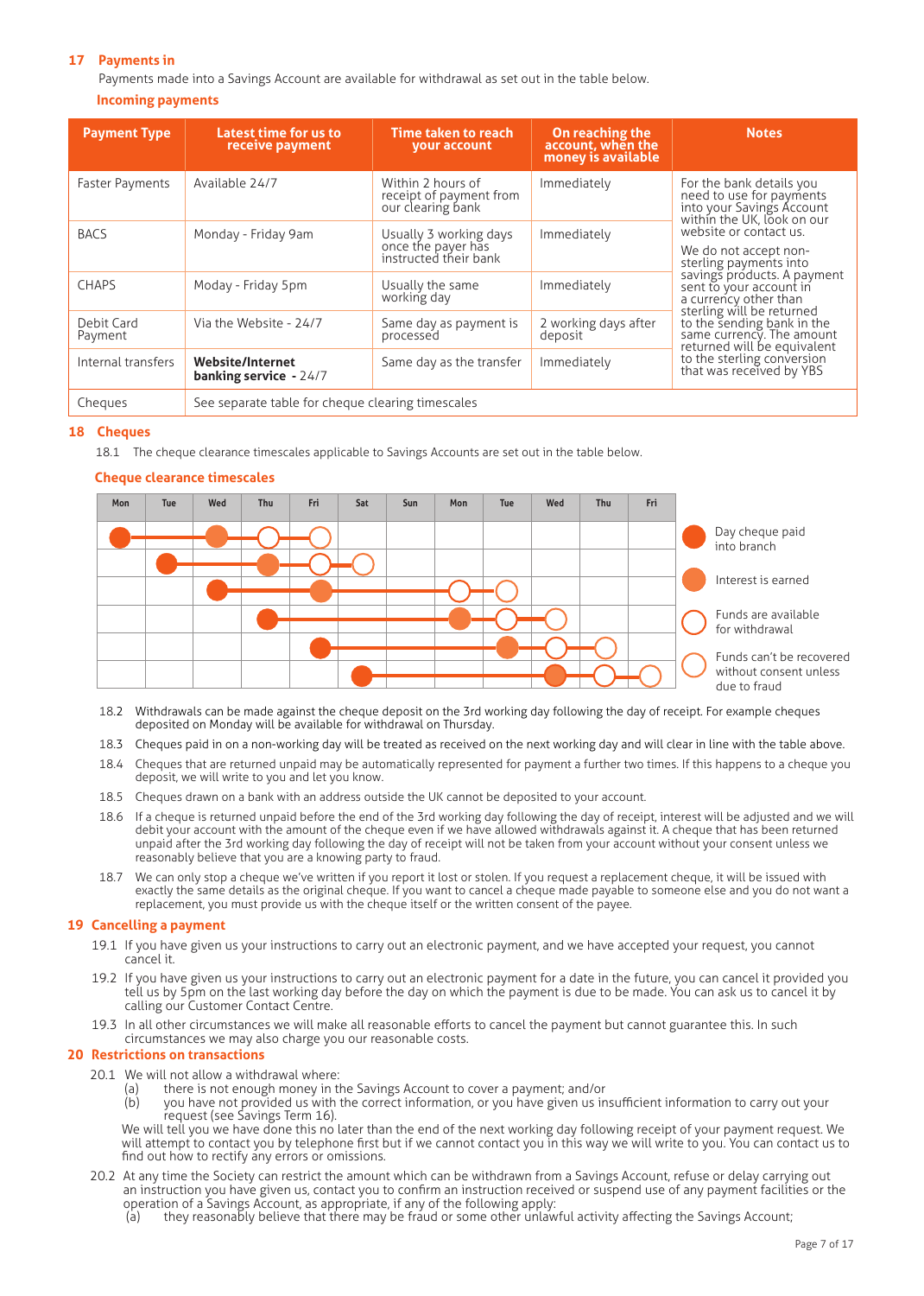- (b) they are required to do so by law, regulator or order of the court;<br>(c) there is a dispute (which they believe may be genuine) about the
- there is a dispute (which they believe may be genuine) about the ownership of, or entitlement to the money in the Savings Account;
- (d) circumstances beyond their reasonable control prevents them from offering a normal service (such as an act or threat of terrorism, computer failure or industrial action); or
- (e) circumstances exist which lead them reasonably to believe their financial stability may be at risk (such as actual or potential abnormal levels of withdrawals or deposits).
- 20.3 Provided it would not be unlawful to tell you why they refused to carry out a transaction we will tell you and (where possible) give you the reason at the earliest opportunity. You can also ask directly for details of the reason and the procedure for correcting any factual errors causing the transaction not to be made or to satisfy them that the instruction came from you.
- 20.4 If the Society suspends the use of any payment facilities on your Savings Account we will tell you that they intend to do this and tell you the reasons for doing so. If we are unable to inform you before they are suspended we will do so immediately after. We may be unable to let you know the reasons for doing so if this would compromise reasonable security measures or we consider this to be unlawful.
- 20.5 Where they suspend the operation of a Savings Account in the case of Savings Term 20.2 (a) to (c) you will be unable to make any withdrawals from, or pay any money into, the Savings Account until they are satisfied (acting reasonably) that there is no longer any potential fraud or other unlawful activity affecting the Savings Account or that any dispute has been resolved.
- 20.6 In the case of Savings Term 20.2 (d) and (e) the Society will:
	- (a) respond proportionately to the circumstances in question;
	- (b) take all reasonable steps to ensure that the restrictions are lifted as soon as practicable so that the inconvenience to you is minimised; and
	- (c) consider exceptions to the restrictions if they are reasonably satisfied that substantial hardship would otherwise be caused.
- 20.7 You may be charged for reasonable costs incurred in informing you of any action they have taken under Savings Term 20.2.
- 20.8 The Society also has security controls in place to enable account verification for transactions such as large withdrawals or transfers from a Savings Account to another account. If they prevent a transaction in these circumstances then you will be informed of this at the time.

# **21 Responsibility for incorrect, late or failed payments**

- 21.1 It is your responsibility to ensure that any instructions that you give us in respect of a Savings Account are clear and accurate. You should double check any details in any payment instruction you provide to ensure we can carry them out correctly.
- 21.2 When you ask us to make an electronic payment and provide us with the correct information we are responsible for ensuring it is made correctly.
- 21.3 If we fail to carry out a payment instruction, carry it out late or if the Society carry out the instruction incorrectly, then the Society will without undue delay refund to you the amount of the incorrect payment and, where applicable, restore the Savings Account to the position it would have been in had the error not taken place. The Society will be liable to you for any charges for which you are responsible or any interest you must pay as a result of our or their failure to follow your payment instruction properly.
- 21.4 This general rule does not apply:
	- (a) if a payment is made correctly and on time and the Society can prove that the payment was actually received by the other financial institution. In this case the payee's account provider is responsible for ensuring that the payment is available to the payee;
	- (b) your payment instruction was incorrect. In this case the Society will make reasonable efforts to recover the payment but we may ask you to pay the Society's reasonable costs for doing so. Where they are unable to recover the payment for you, if you write to us the Society will provide you with all the available and relevant information they have and which can be lawfully provided to you so that you can make a claim for repayment; or
	- (c) if your payment was carried out late or was delayed due to circumstances outside the Society's reasonable control, for example, the need for us or them to make further checks or, obtain further information or because of abnormal or unforeseeable circumstances the consequences of which could not have been avoided despite all our or their efforts to the contrary; or because of compliance with legal or regulatory obligations.
- 21.5 If you believe a payment has been made incorrectly or it has failed in some way, please contact us. The Society will make immediate and reasonable efforts to trace the payment without charge and you will be advised of the outcome.
- 21.6 Neither we nor the Society shall have any liability under this Savings Term 21 if you fail to notify us without undue delay on becoming aware of a failed, late or incorrectly executed payment and in any event within 13 months after the date on which the payment was made or due.
- 21.7 If the Society is informed by another building society or bank that a payment has been made into the Savings Account by mistake and they reasonably believe it is a genuine mistake, the Society may take an amount up to the value of the payment from your Savings Account. We will tell you if this happens and what you need to do in order to dispute the claim.

Where the payment was made within 2 months of the Society being told of the error, if you tell us you do not wish to dispute the claim, or you do not contact us within the time we tell you to in order to dispute the claim, the Society will return the money to the bank or building society that sent the payment.

If the payment was made more than 2 months from the Society being told of the error, they will not return the money without your agreement.

You will not have access to this money from the time the Society is notified of the mistake until the time they are satisfied the payment was not made in error.

21.8 The Society will be required to co-operate with the bank or building society whose customer made the payment incorrectly in its efforts to recover mistaken payments. This includes a requirement for the Society to provide them with all relevant information they need to collect the payment. If the payer's bank or building society is unable to recover the funds from the Society and the payer asks them to do so they will provide all relevant information they have to the payer so they can claim repayment. This information will include your name and contact address.

# **22 Unauthorised transactions**

- 22.1 You should check the Savings Account regularly. If you become aware that a transaction on a Savings Account has been carried out which is either unauthorised or has not been paid correctly or you become aware that an Account Document has been lost or stolen or any of your Security Details become known to anyone else you must tell us without delay by telephoning us on 0345 1 200 872.
- 22.2 The Society will usually refund you by no later than the end of the working day following the day on which they are notified of the unauthorised transaction. Where appropriate, will be refunded charges to put the Savings Account into the position it would have been in had the unauthorised payment not taken place.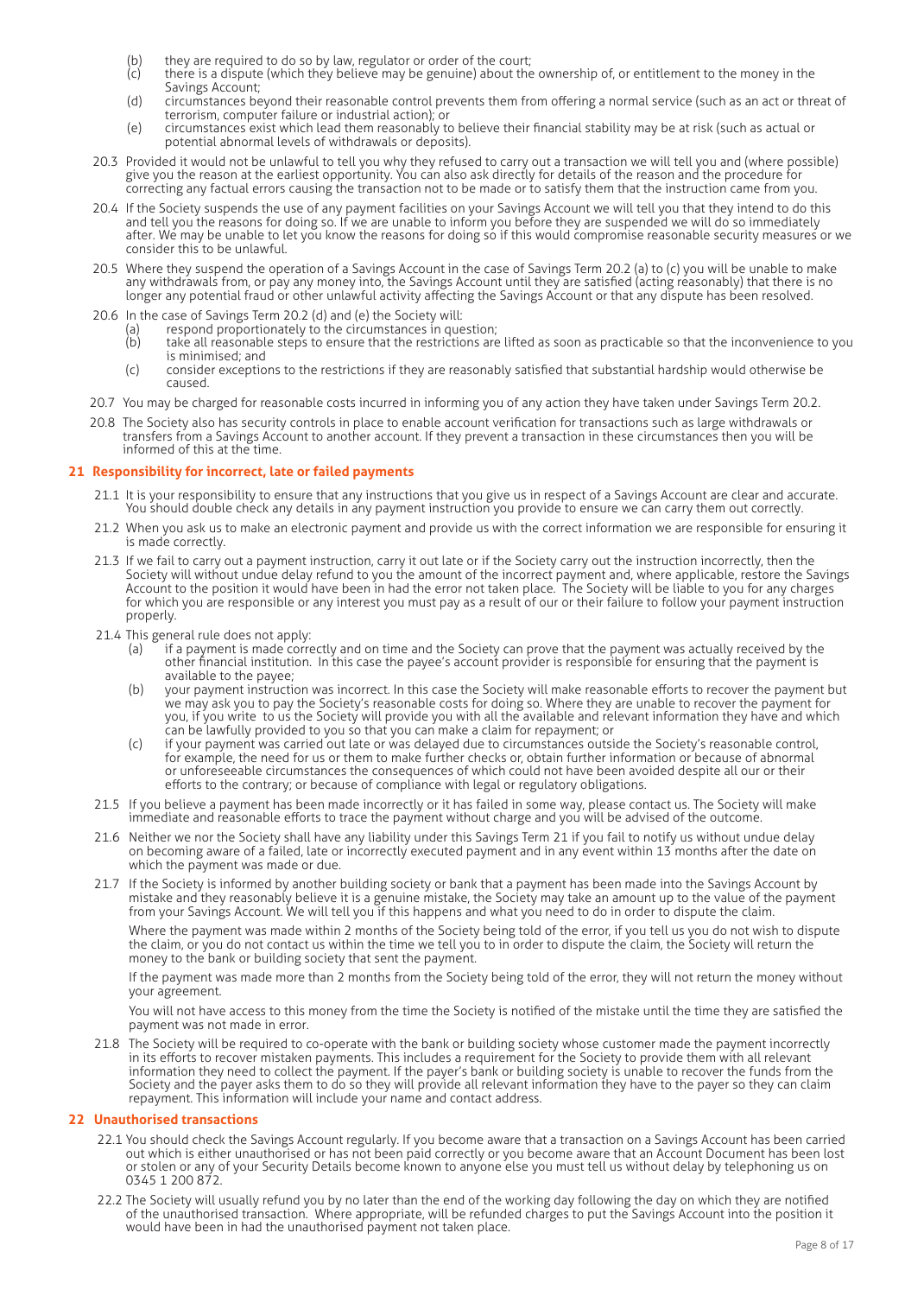- 22.3 The Society will not refund you immediately if:
	- (a) they have good reason to believe that you have deliberately or with gross negligence failed to comply with any requirements to keep a Savings Account Document or any Security Details safe; or
	- (b) the transaction was by cheque; or
	- (c) they have reasonable grounds to suspect that you are a knowing party to fraud.
	- When this happens, the Society will need to investigate the matter further which they will do as quickly as they can and once complete they will, if necessary, adjust the Savings Account.
- 22.4 If the Society needs to investigate the matter further they will need you to co-operate with them, their agents and with the police if they need to involve them. In some cases, you will be required to give written confirmation or evidence that you have not authorised a transaction. If they or we ask for such co-operation, or written confirmation and you do not co-operate, they will reapply the transaction to the Savings Account. If there is a decision not to refund you, we will provide you with evidence of why this decision was made if we are lawfully able to do so.
- 22.5 The Society will not be obliged to investigate any unauthorised transaction under this Savings Term 22 or make any refund, unless you tell us within 13 months of the day on which the transaction is stated to have taken place.
- 22.6 Subject to Savings Terms 22.7 to 22.10, where any loss resulting from an unauthorised transaction or transactions arises from the unauthorised use of an Account Document or any Security Details, you will be liable for up to a maximum of £35 of that loss.
- 22.7 You will be liable for all losses arising where you have acted fraudulently. Savings Term 22.6 will not apply in this case.
- 22.8 Where losses arises as a result of you deliberately or with gross negligence failing to comply with any of the requirements to keep an Account Document or Security Details safe, Savings Term 22.6 will not apply. You will be liable for all losses arising, subject to Savings Term 22.9.
- 22.9 Except where you have acted fraudulently, you will not be liable for any losses arising:
	- (a) where the loss or theft was not detectable by you before the unauthorised transaction was made;<br>(b) after you have notified us of any loss or unauthorised use of any Account Document or any Securi
	-
	- (b) after you have notified us of any loss or unauthorised use of any Account Document or any Security Details;<br>(c) where you have not been provided with a notification process for reporting the loss or theft of an Account where you have not been provided with a notification process for reporting the loss or theft of an Account Document or the compromise of any Security Details; or
	- (d) where insufficient levels of security checks required by relevant laws or regulations, were made relating to the payment.
- 22.10You will not be liable for any losses arising where the loss was caused by something we or the Society (including any employee or agent of ours) did or failed to do.
- 22.11Where you have pre-authorised a payment from a Savings Account:
	- (a) which did not specify the exact amount of the payment; and
	- (b) the amount of the payment exceeds the amount you could have reasonably expected to pay (taking into account your previous spending pattern, the terms of the Savings Account and the circumstances of the case); and
	- (c) you provide such information as is reasonably necessary to check whether the terms of Savings Term 22.9 have been satisfied;

then the Society will refund the full amount of the payment, or give a reason for refusing a refund, within ten working days of us receiving your request for a refund or, where applicable, within ten working days of receiving further information.

- 22.12You will not be entitled to a refund under Savings Term 22.11:
	- (a) where you have given consent for the specific payment to be carried out and we, the Society, or the payee gave you specific information about the payment in question at least four weeks before the payment was due; or
	- (b) if you do not request this refund within eight weeks of the payment date.

22.13If you receive a refund you are not entitled to, you must pay it back when we ask you to.

- 22.14Following loss of an Account Document and after you have:
	- (a) provided such evidence as we require regarding the loss;<br>(b) completed such forms as we require regarding the loss; an
	- (b) completed such forms as we require regarding the loss; and  $(c)$  paid any fee as we may reasonably require;
	- paid any fee as we may reasonably require;
	- we may transfer the amount in the Savings Account to a new Savings Account and afterwards will give you a new Account Document.

# **23 Additional requirements for keeping your Security Details safe where you have an Internet Enabled Savings Account**

- 23.1 You must take all reasonable steps to keep your Security Details secret and safe at all times.
- 23.2 It is your responsibility to ensure that your computer or other device and software you use meet the requirements for the internet service. You must take reasonable steps to ensure that:
	- (a) the computer or other device that you use to access our internet service is safe and secure; and<br>(b) the manner in which you access our internet service is safe and secure. For guidance on these re
	- the manner in which you access our internet service is safe and secure. For guidance on these requirements please refer to the security section of our website.
- 23.3 If you fail to take reasonable steps as required and as a result the safety and security of your Security Details are breached you may be responsible for any losses that arise subject to Savings Term 22.
- 23.4 You must notify us as soon as possible if your Security Details become known to, or if you think they may be known by, anyone else or if you become aware that someone else has used or attempted to use them. You can notify us by calling 0345 1200 872, or in writing to us at Yorkshire Drive, Bradford BD5 8LJ. However, you may be liable for all losses that arise before notification and you are, therefore, advised to use the telephone notification service. For 24hr assistance please use the Security Issue link on the 'Login' section of our website.
- 23.5 When using our internet service you will need to quote specific security information which will include random characters from your Login Password. Your full Login Password should be kept secret and only partially disclosed to helpline staff. We will never ask you for your full Login Password.

# **24 Right of Set-off**

- 24.1. You agree that all money we hold on your behalf in any Savings Account from time to time may if we decide at any time be set-off against any loan, guarantee or any other sums you owe to us and which have not been paid when due.
- 24.2. On completion of your Loan we will notify the Society of this right of set-off and you authorise us to require the Society at any time to pay us all or part of any Savings in or towards satisfaction of any sums which are due to us and you have not paid. We will advise you personally when we have done this. Until we enforce our right of set-off under this Savings Term 24 you may continue to ask us to make withdrawals from your Savings Account in accordance with these Savings Terms.

# **25 Your responsibilities**

25.1 t is your responsibility to advise us of any changes to your personal information and keep your personal details up to date (for example, name, address, telephone number or email address).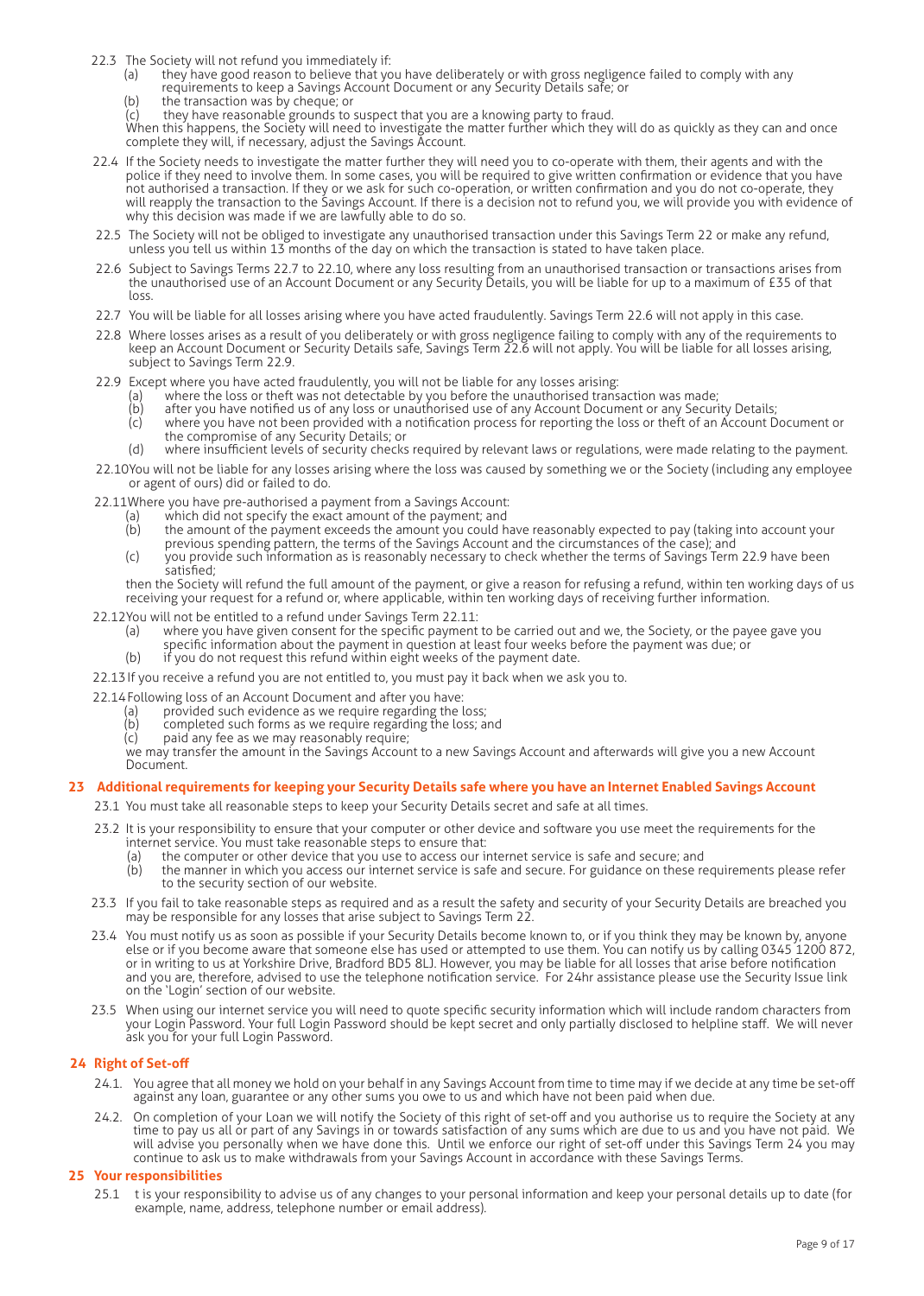- 25.2 When we give you an Account Document:
	- (a) it will remain our property;
	- (b) you agree to return it to us to be brought up to date whenever we ask or for such other purposes as we may reasonably require; and
	- (c) you must produce the relevant Account Document before making a withdrawal or carrying out any other transaction on a Savings Account.

# **26 Communicating with you**

- 26.1 If we have to tell you something we will do so in one of the ways set out in Part 3, Term 3 of these Terms.
- 26.2 For Internet Enabled Accounts, it is very important that you notify us if your email address changes.
- 26.3 All our communications with you will be in English.
- 26.4 All communications with us will be monitored/recorded to improve the quality of our service and for your protection and security.
- 26.5 If we or the Society suspect or detect fraud or security threats in relation to the Savings Account we will contact you using the contact details we have for you. Whenever possible, you will be contacted by telephone using the telephone numbers we have for you. If we cannot contact you in this way we will then either write to you or contact you through the secure message service using the internet service.

#### **27 Trustees**

We hold Savings as trustee on behalf of a Saver. Any laws which give beneficiaries under a trust any rights relating to the appointment or retirement of trustees do not apply to trusts created under these Offset Terms.

# **28 Right to close the account**

- 28.1 A Savings Account will continue until it is either closed by you or us as set out below.
- 28.2 You can close a Savings Account at any time without giving any reason and without notice or charge, subject to Savings Terms 1, 20 and 24.
- 28.3 We can close a Savings Account, repay any part of Savings immediately or transfer the Savings to another instant access account with the Society in the same names which allows a Saver to withdraw money throughout the UK if:
	- (a) the Loan has been paid off and the mortgage on the Property has been discharged; or
	- (b) the Loan has been transferred to another of our mortgage products which does not include the offset feature; or
	- (c) the only Savings Account is held by a Saver who is not also a borrower; or (d) there is a change in law, HM Revenue & Customs practice or interpretation there is a change in law, HM Revenue & Customs practice or interpretation, or a decision or recommendation of a regulator, ombudsman or similar person as a result of which:
		- we are required to deduct or account for income tax in respect of any Savings; or
		- we are no longer able to offer the Savings Account as part of an Offset Account.
- 28.4 If at any time there is no Savings Account or the circumstances set out in Savings Term 28.3 (c) or (d) above apply:
	- (a) the Loan will be transferred to a mortgage account on whichever of our then available mortgage products is most similar to the terms of the Loan; or
	- (b) you will be able to pay off the Loan immediately subject to you paying any charges set out in your Offer.
- 28.5 We can close a Savings Account at any time without giving any reason. If we do this we will normally keep one of your Savings Accounts open and give you 2 months advance notice before we do this. We may, however, repay all your Savings and close all your Savings Accounts immediately if any of the circumstances set out in Savings Terms 28.3 or 28.6 apply.
- 
- 28.6 We can close your account immediately in the following circumstances:<br>(a) the relationship between you and us has irretrievably broken dow the relationship between you and us has irretrievably broken down (for example, you have been threatening or abusive to our staff); we will not close your account, or threaten to do so, as a response to a valid complaint that you have made;
	- (b) you have deliberately given us any false information in relation to your mortgage or the Savings Account or there is (or we reasonably suspect there is) fraudulent or other unlawful activity on the Savings Account;
	- (c) the agreement between us is void or unenforceable at law; or
	- we have, or we reasonably consider that we have a legal obligation to close the account.
- 28.7 If we close the Savings Account in full and make repayment to you then you will have no further right or interest in the Savings Account.

# **29 Use of the internet service**

It may be an offence to import or use the encryption technology used in our internet service in some countries. As this service uses sophisticated cryptography to ensure the safe transit of data across the Internet, you should check with the appropriate consulate or embassy of the country concerned before using our internet service outside of the UK. Accessing this service from outside the UK is at your own risk.

We cannot guarantee continuous, uninterrupted access to our internet service. On occasions we may need to interrupt the service to carry out maintenance of it, for other operational reasons or for reasons beyond our control. We will not, therefore, be liable to you for a failure to provide a continuous, uninterrupted service.

#### **30 Tax**

It is possible that taxes and costs may exist that are not paid via or by us.

#### **31 Payment Information**

- 31.1 If you instruct us to make an electronic payment we will provide you with a payment confirmation after the transaction has completed.
- 31.2 Where electronic payments on the Savings Account in any month are payments into the Savings Account, we will make Savings Account information available to you to obtain online or you can contact us by telephone to request it.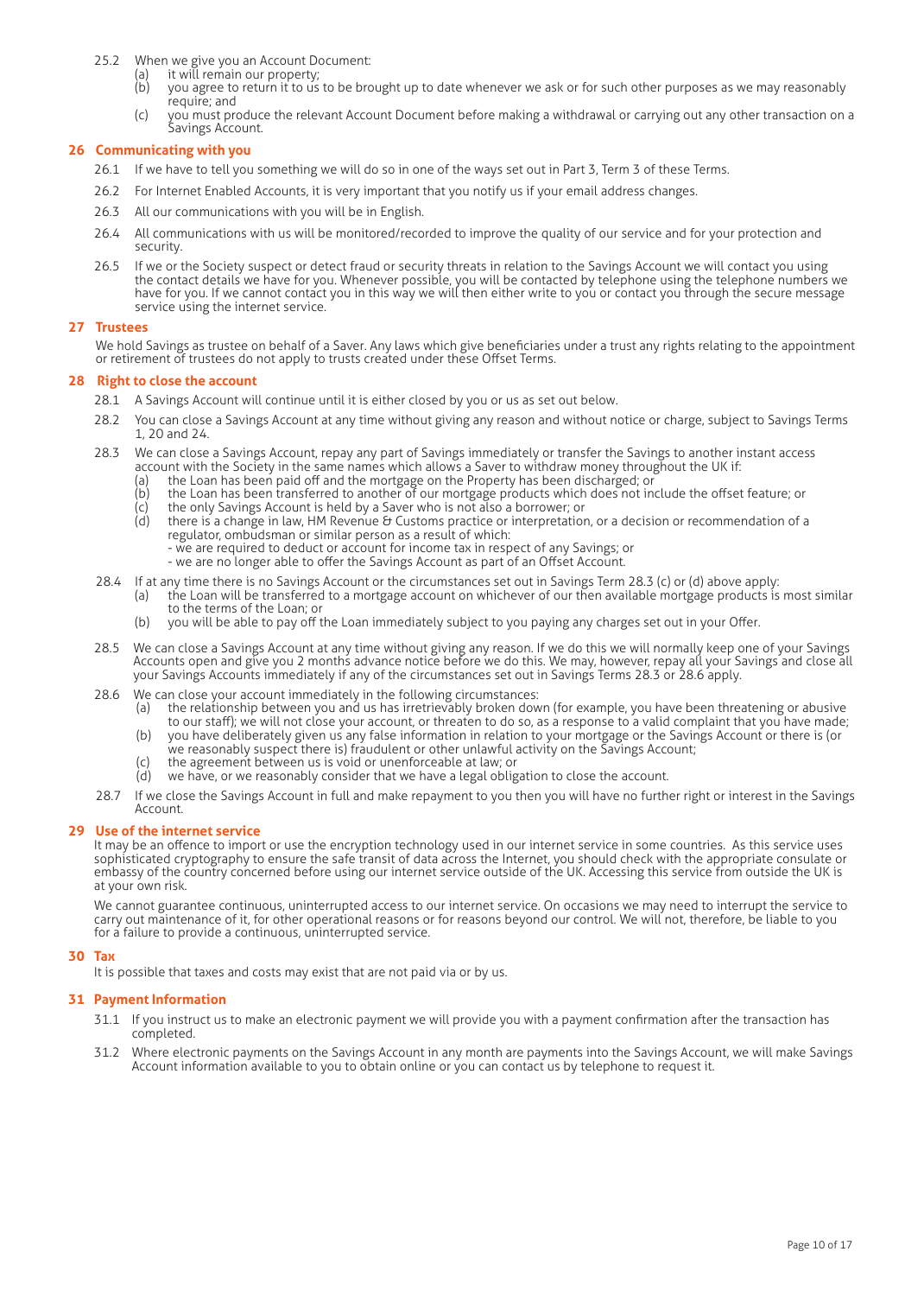# **PART 2 – MORTGAGE CONDITIONS**

# **1 Security**

- 1.1 You have given us security over the Property to protect us in case you do not keep to your obligations under these Terms. This Part 2 describes the circumstances in which we may enforce the security. This Part 2 also describes your obligations in relation to dealing or not dealing with the Property in a certain way whilst it forms part of our security.
- 1.2 The security over your Property may be for more than the amount that you owe us under the Loan. It will also be security for any other money that you owe to us under any other agreement, or will owe to us in the future, other than any agreements that are stated to be regulated by the Consumer Credit Act 1974.
- 1.3 Unless we agree otherwise with you, the security will not be released until all money you owe to us (whether due or not) under any agreement has been paid. This will not affect your right to repay any agreement regulated by the Consumer Credit Act 1974.

# **2 Looking after the Property**

2.1 As we have an interest in the Property, it is important that you maintain the value of it. There are certain actions that you must take, or must not take, unless we agree to them.

# 2.2 You must

- 
- (a) keep the Property in a good condition at all times and carry out any necessary repairs;<br>(b) ensure that any unfinished building or works on the Property are completed without d ensure that any unfinished building or works on the Property are completed without delay and are built to a proper standard;
- (c) if you hold the Property under a lease, comply with all of the tenants' obligations in the lease;<br>(d) pay all existing and future rents, taxes, outgoings and common charges affecting the Property;
- (d) pay all existing and future rents, taxes, outgoings and common charges affecting the Property; (e) comply with all laws, regulations, obligations and conditions affecting the Property and its use which are in force from time to time (including all real burdens, obligations under factoring arrangements and, where the Property is a
- tenement, obligations regarding contributing to the repair and maintenance of tenements); (f) send us a copy of any notice or other document affecting the Property within 14 days of receiving it from:
	- (i) a landlord (if the Property is leasehold);
	-
	- (ii) anyone claiming a legal right over the Property; (iii) any government department, local or other authority;
- (g) allow us (by our employees or agents) to enter the Property after giving you reasonable notice so that we may:<br>(i) carry out a valuation of the Property:
	- (i) carry out a valuation of the Property;<br>(ii) inspect the state of repair and condit
	- (ii) inspect the state of repair and condition of the Property;<br>(iii) carry out or complete any work which is needed to put ri
	- dispect the state of repair and condition of the rroperty.<br>Carry out or complete any work which is needed to put right any failure by you to comply with these Mortgage Conditions;
- (h) tell us before you apply to a local authority or other similar body for any loan or grant for the repair or improvement of the Property. This is because the loan or grant may be subject to conditions requiring the whole or part of the grant to be repaid, for example, if you do not live in the Property for a certain period. You cannot accept any such loan or grant unless we agree in writing.
- 2.3 You must not do any of the following without getting our written consent first:
	- (a) convey, transfer, assign, mortgage, grant security over, obtain an extended lease of or otherwise deal with or give away the Property;
	- (b) accept the surrender or renunciation of any lease or tenancy of the Property other than any tenancy we have agreed to under these Mortgage Conditions;
	- (c) alter or extend the Property.

# **3 Use and Occupation of the Property**

- 3.1 You must use the Property for residential purposes as a single private dwelling and must not change the use of the Property, or allow the Property to be used for a trade or business, without getting our consent in writing first.
- 3.2 Unless your Offer states that the Property purpose is "buy to let" or "consumer buy to let", or otherwise states that the mortgage is a buy to let (or consumer buy to let) mortgage, you must occupy the Property yourself and must not, unless we have agreed in writing, grant or agree to grant or renew any lease or tenancy of the Property or give to any person any contractual or other licence or right to occupy or live in the Property.
- 3.3 We will not refuse our agreement to let the Property where you and the Property satisfy the conditions we reasonably require for letting of properties at that time.
- 3.4 As a condition of allowing you to let the Property we may impose reasonable conditions including an increase in the Interest Rate (an authorised lettings loading) while the letting or occupation continues. Where you let the Property or allow it to be occupied without our consent, or where you fail to observe our conditions of letting, we may impose a higher increase in the Interest Rate (an unauthorised lettings loading) while the unauthorised letting or occupation continues. Any increase in the Interest Rate under this mortgage condition is to reflect the increased risk to our security as a result of the letting or occupation. A full explanation of the loadings and of how they are applied is set out in our Lettings Information Factsheet which is available at any time upon request from our Customer Contact Centre. The current Interest Rate loadings are also in our Tariff which is available on our website.

# **4 Insuring the Property**

- 4.1 You must insure the Property. The Property must be covered by buildings insurance for as long as it is security for money that you owe us.
- 4.2 As it is your obligation to insure the Property:
	- (a) you must maintain a comprehensive policy against all usual house insurance risks. When we refer to "usual house insurance risks" this includes (but is not limited to) fire, explosion, earthquake, storm, flood, escape of water or oil, subsidence, heave, landslip and malicious damage. The policy must be for the cost of full reinstatement of the Property, including clearing the site and paying all fees and expenses. This means that the amount of the policy must be enough to put the Property back to its original state following any amount of damage or destruction. Further details about your insurance obligations are in your Offer;
	- (b) you will tell the insurer of our interest in the Property as heritable creditor and will arrange for our interest to be noted on the policy or you will insure the Property in your and our joint names;
	- (c) you will give us proof of payment of the premiums if we ask for this.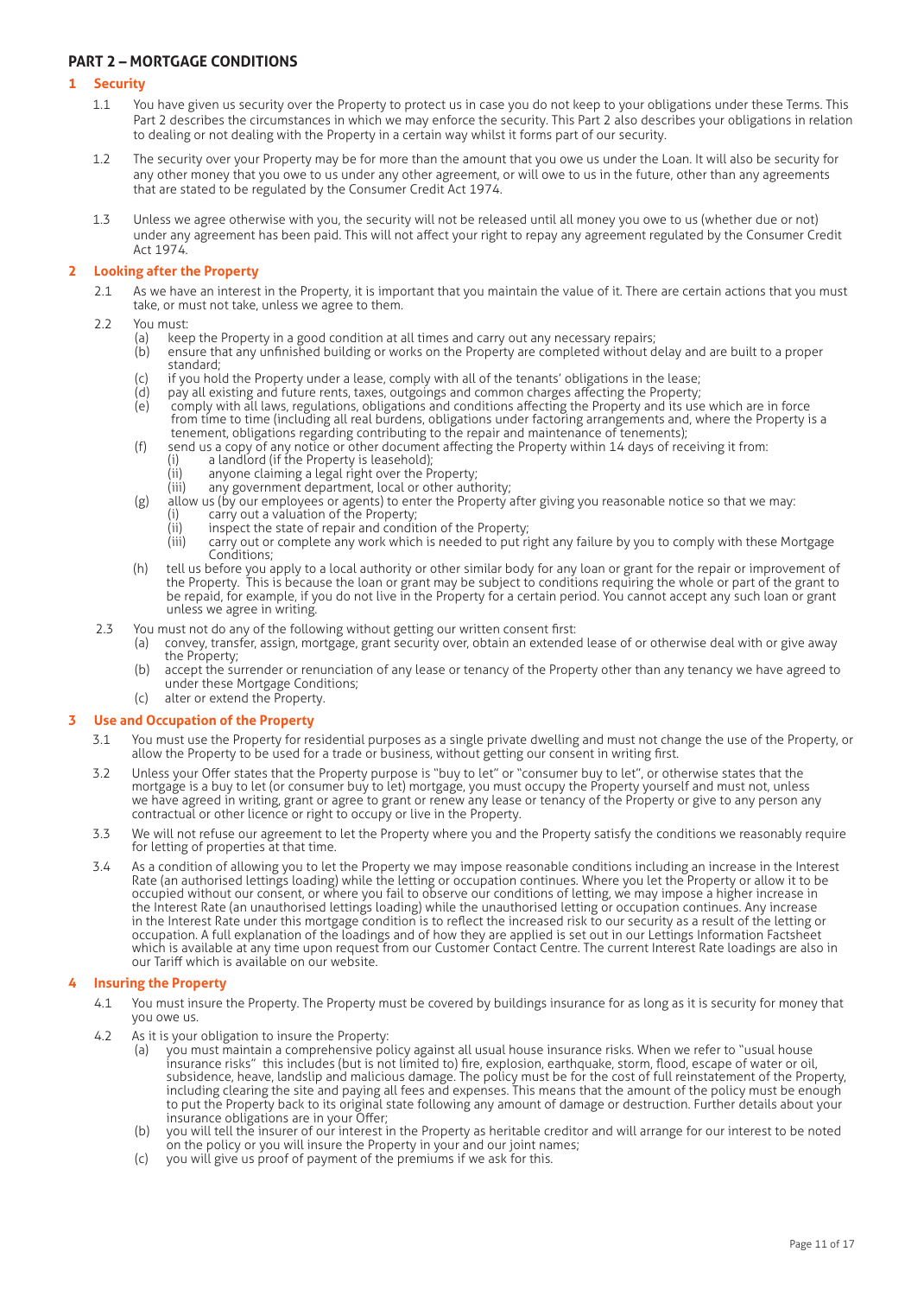- 4.3 If the Property is leasehold or part of larger subjects and the terms of the lease or the title conditions provide for the Property to be insured along with other properties, then the Property will not need to be insured separately as stated above provided that:<br>(a)
	- you tell the insurer of our interest in the Property as heritable creditor and arrange for our interest to be noted on the policy;
	- (b) we or our legal advisers have approved the policy and confirmed that the insurance is in force; and<br>(c) you must ensure that the Property remains insured against all usual house insurance risks and for t
	- you must ensure that the Property remains insured against all usual house insurance risks and for the cost of full reinstatement of the Property.
- 4.4 You will not do anything or allow anything to be done or not done which may make the insurance void or voidable (invalid) or which makes the insurance more difficult or expensive to obtain or maintain or affects the ability to make a claim.
- 4.5 We may settle and adjust any claims against the insurers of the Property. In the event of a payout following a claim on the policy (whether arranged by you or us), we may receive any money paid out under the claim or, if you receive it, you must hold it on our behalf and keep it separate from your other funds. We can choose whether to use any money paid under the insurance policy either to rebuild or repair the Property or reduce or pay off the sum secured by the standard security (as long as we act reasonably, for example we will use the money to rebuild or repair the Property if this is needed to ensure the Property continues to be habitable).

# **5 Action We May Take**

- 5.1 If you:
	- (a) fail to pay any of your monthly payments to us: or
	- (b) fail to pay any other money you owe to us; or
	- (c) are in breach of any of the terms or obligations in (a) the Offer, (b) these Terms or (c) the standard conditions referred to below,

then we may call up the standard security (which means we can insist you pay in full the Loan and any other money that you owe to us under any other agreement which is secured against your Property, failing which can sell your Property) or otherwise deal with the Property as though a default within the meaning of standard condition 9(1)(b) of the standard conditions, contained in schedule 3 to the Conveyancing and Feudal Reform (Scotland) Act 1970, had occurred.

- 5.2 If we call up the standard security, you must remove all furniture and other moveable property (personal items) from the Property within 14 days and must not remove any fixed items without our agreement in writing as these form part of the Property.
- 5.3 If all furniture and moveable items are not removed within 14 days then you agree that we may:<br>(a) deal with them as your agents and at your expense;
	- (a) deal with them as your agents and at your expense;<br>(b) sell or otherwise dispose of anything which belong;
	- sell or otherwise dispose of anything which belongs to you (we will give you any proceeds received less all expenses of the sale); and
	- $(c)$  remove and store anything which we know does not belong to you.

# **6 When We Can Act On Your Behalf**

- 6.1 Sometimes we may need to take certain action (such as to sign documents) on your behalf to protect our security. You therefore appoint us to be your attorney to take such action where necessary. This means we are legally entitled to act on your behalf. We are appointed for as long as the standard security remains in force securing any money you owe to us.
- 6.2 If there is more than one of you then you agree that we will be attorney for one of you and a person or persons authorised by us may act as attorney for the other(s) as necessary.
- 6.3 You give us a power of attorney authorising us to act on your behalf to take any action which you are obliged to take under these Mortgage Conditions, including but not limited to:
	- (a) signing and completing any document which is needed to make good any defect in your title to the Property or in the standard security;
	- (b) transferring your share or interest in any residents' society or management company, when we exercise our powers as heritable creditor to sell or lease the Property;
	- (c) entering into any variation of your title to the Property in order to protect or enhance our security; and
	- (d) settling any claim made by your landlord (if your Property is leasehold) or management company if we think it reasonable for us to settle it in order to protect our security or maintain its value, even though you may dispute the sum claimed.

# **7 Compensation from Third Parties**

- 7.1 You may at some time be entitled to recover money or damages:
	- (a) to correct or compensate for defects or damage relating to the Property or the title to it; or<br>(b) for any breach of contract or wrongful act or omission which may have caused damage to t
		- for any breach of contract or wrongful act or omission which may have caused damage to the Property or to the title to it or caused you to accept the Property or the title to it in a damaged or defective condition.
- 7.2 If you do, you must use the money or damages recovered either towards making good the damage or defects or towards payment of the money secured by the standard security.

# **ADDITIONAL CONDITIONS FOR BUY TO LET PROPERTIES**

# **8 Additional Conditions for Buy to Let Properties**

8.1 Conditions 9 to 29 below apply where your Offer states that the Property purpose is "buy to let" or "consumer buy to let", or otherwise states that the mortgage is a buy to let (or consumer buy to let) mortgage.

# **9 Consent to Letting**

9.1 We consent to the Property being let. Following completion of your Loan, if the Property is not already let you must use your best endeavours to find a suitable tenant and to let the Property on the open market in accordance with the Mortgage Conditions set out below. You are not allowed to occupy the Property yourself and you must not, without our prior consent, allow the Property to be occupied by any person other than a tenant in accordance with these Mortgage Conditions.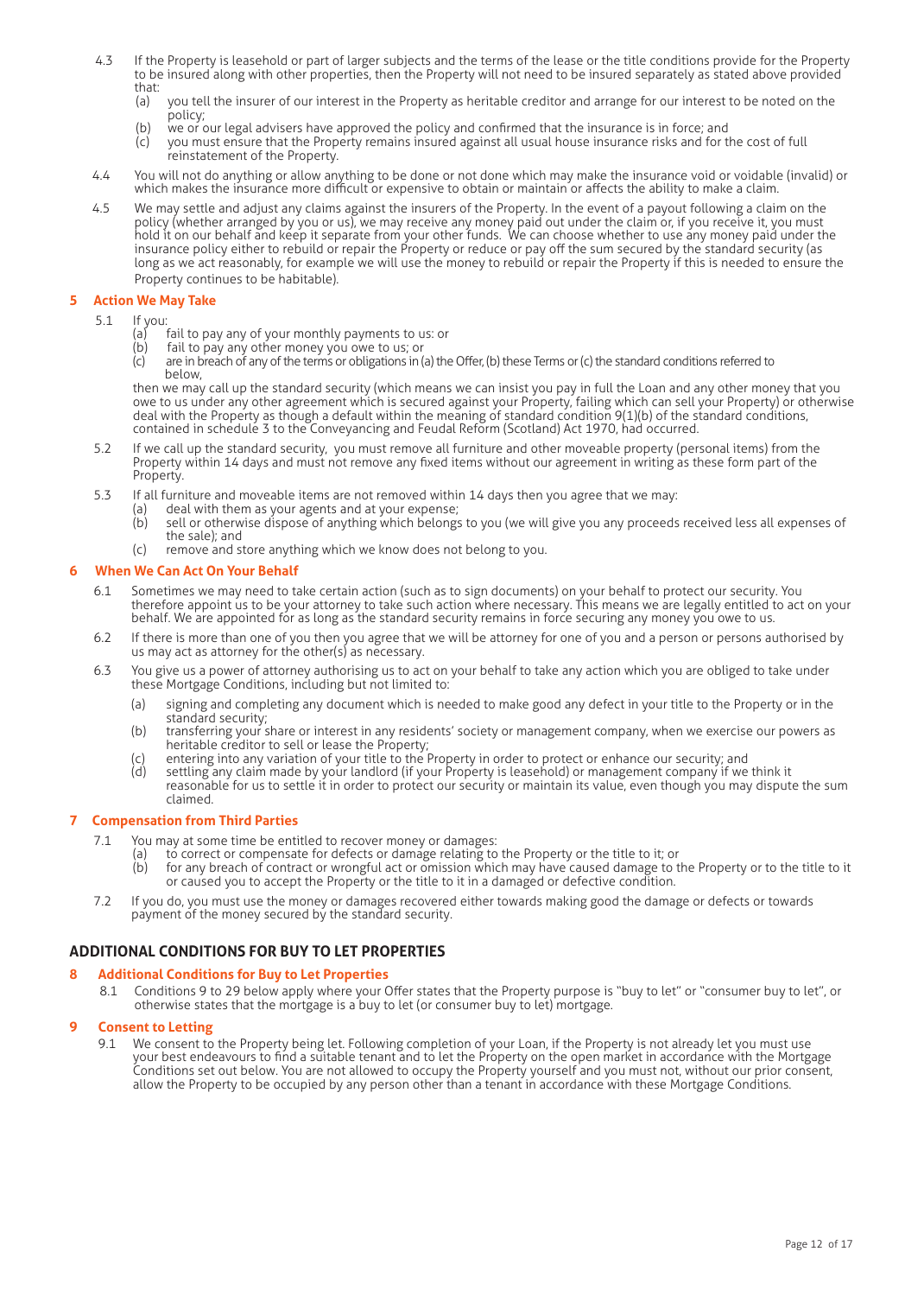# **10 Tenancy Requirements**

- 10.1 In relation to the letting of the Property any tenancy must::
	- (a) be set out in writing between you and the tenant(s);<br>(b) be a private residential tenancy (for a minimum peri
		- be a private residential tenancy (for a minimum period of six months) or a short assured tenancy (for a minimum period of six months and a maximum period of three years);
		- (c) where the tenancy is a short assured tenancy for a term of more than one year, contain a provision (a "break clause") permitting you to terminate the tenancy after expiry of the first twelve months of the term and at any time prior to the term end date by giving to the tenant at least two months' notice in writing;
		- (d) be in respect of the whole of the Property;
		- (e) state that the tenancy cannot be assigned or the Property sublet without your consent;
		- (f) where the tenancy is a short assured tenancy, include a condition that the tenancy can be terminated under Ground 2 and Ground 8 of Schedule 5 of the Housing (Scotland) Act 1988;
		- (g) where the tenancy is a short assured tenancy, be on the basis that a notice under section 32 of the Housing (Scotland) Act 1988 must be served on the tenant(s) prior to commencement of the tenancy. This notice must be a separate document to the tenancy agreement. Any notice which is contained in the tenancy agreement is not acceptable;
		- (h) not contain any terms which could adversely affect our interest as lender in the Property;<br>(i) where the tenancy is a short assured tenancy, not contain any provision which would allo
		- where the tenancy is a short assured tenancy, not contain any provision which would allow the tenant to renew the tenancy on a perpetual basis;
		- (j) be for the purpose of using the Property as a private dwelling house only and not for any other purpose;<br>(k) include a provision that no alterations are allowed to the Property without your consent; and
		- $\overline{R}(k)$  include a provision that no alterations are allowed to the Property without your consent; and  $\overline{R}(k)$  where the tenant is a company meet the conditions of condition 26 below
		- where the tenant is a company, meet the conditions of condition 26 below.

# **11 Unacceptable Tenancies**

- 11.1 We will not accept the following:
	- (a) Holiday lets.<br>(b) Any letting in
		- Any letting in respect of which a mandatory licence for the Property must be obtained from the Local Authority for any reason (other than any requirement to be entered on the register of private landlords maintained by a Local Authority).<br>(c) A letting to any of the following:
		- A letting to any of the following:
			- (i) a member of your family (i.e. your spouse or civil partner, a person (whether or not of the opposite sex) whose relationship with you has the characteristics of the relationship between husband and wife, or your parent, brother, sister, child, grandparent or grandchild);<br>(ii) an asylum seeker;
				-
				- (ii) an asylum seeker;<br>(iii) a person having th (iii) a person having the benefit of diplomatic immunity;<br>(iv) a local authority: or
			- (iv)  $\frac{1}{2}$  a local authority; or<br>(v) a housing association
			- a housing association.

# **12 Tenants**

12.1 All occupiers of the Property aged 18 or over must be tenants and, where there is more than one tenant, they must all be parties to one single tenancy agreement. There can be no more than two tenants to such a tenancy agreement.

#### **13 Children over 18**

13.1 Any child who is 18 or over and is to reside at the Property must be a party to the tenancy.

# **14 Prior Written Agreement**

- 14.1 Unless we provide our prior written agreement, you must not:
	- give consent to any alterations to the Property by the tenant;
		- give consent to any assignation of the tenancy or subletting of the Property by the tenant.

#### **15 If the Property is Untenanted**

15.1 You must notify us immediately if the Property is untenanted for longer than one month.

#### **16 Repair and Maintenance**

16.1 You must comply with all statutory and other legal requirements relating to the repair and maintenance of the Property, including but not limited to fire and health and safety and, where the Property is let partly or fully furnished, requirements relating to furnished lettings.

#### **17 Health and Safety**

- 17.1 You must comply with all relevant health and safety legislation applicable from time to time to landlords of residential property. You must seek independent advice if you require further assistance in relation to this. Examples include:
	-
	- (a) the Electrical Equipment (Safety) Regulations 2016;<br>(b) the Gas Safety (Installation and Use) Regulations 19 the Gas Safety (Installation and Use) Regulations 1998;
	- (c) the Furniture and Furnishings (Fire) (Safety) Regulations 1983 as amended; and
	- (d) the repairing standard under the Housing (Scotland) Act 2006.

#### **18 Deposits**

18.1 You must ensure that any deposit taken by you in relation to the tenancy is held in an approved Tenancy Deposit Scheme as defined in the Housing (Scotland) Act 2006 (or any amending or replacement legislation).

# **19 Insurance**

19.1 Letting the Property may affect buildings and/or contents insurance cover. You must ensure that any buildings insurance cover will continue during any letting of the Property in accordance with your obligations regarding insurance of the Property contained in these Mortgage Conditions.

#### **20 Information for Tenants**

- 20.1 Where the tenancy is a private residential tenancy, you must comply with the Private Residential Tenancies (Information for Tenants) (Scotland) Regulations 2017 (or any amending or replacement regulations) which require you to provide the tenant with the Easy Read Notes for the Scottish Government Model Private Residential Tenancy Agreement or the Private Residential Tenancy Statutory Terms Supporting Notes.
- 20.2 Where the tenancy is a short assured tenancy, you must serve a notice on the tenant(s) under section 32 of the Housing (Scotland) Act 1988 in compliance with condition 10.1(g).

#### **21 Other Statutory and Legal Requirements**

- 21.1 You must comply with any other statutory and legal requirements to provide the tenant(s) with information about the tenancy. Examples include: giving the tenant(s):
	- (a) an Energy Performance Certificate for the Property;<br>(b) a copy of the current Gas Safety Certificate for the
	- (b) a copy of the current Gas Safety Certificate for the Property;<br>(c) a copy of the current Electrical Installation Condition Report
	- a copy of the current Electrical Installation Condition Report for the Property.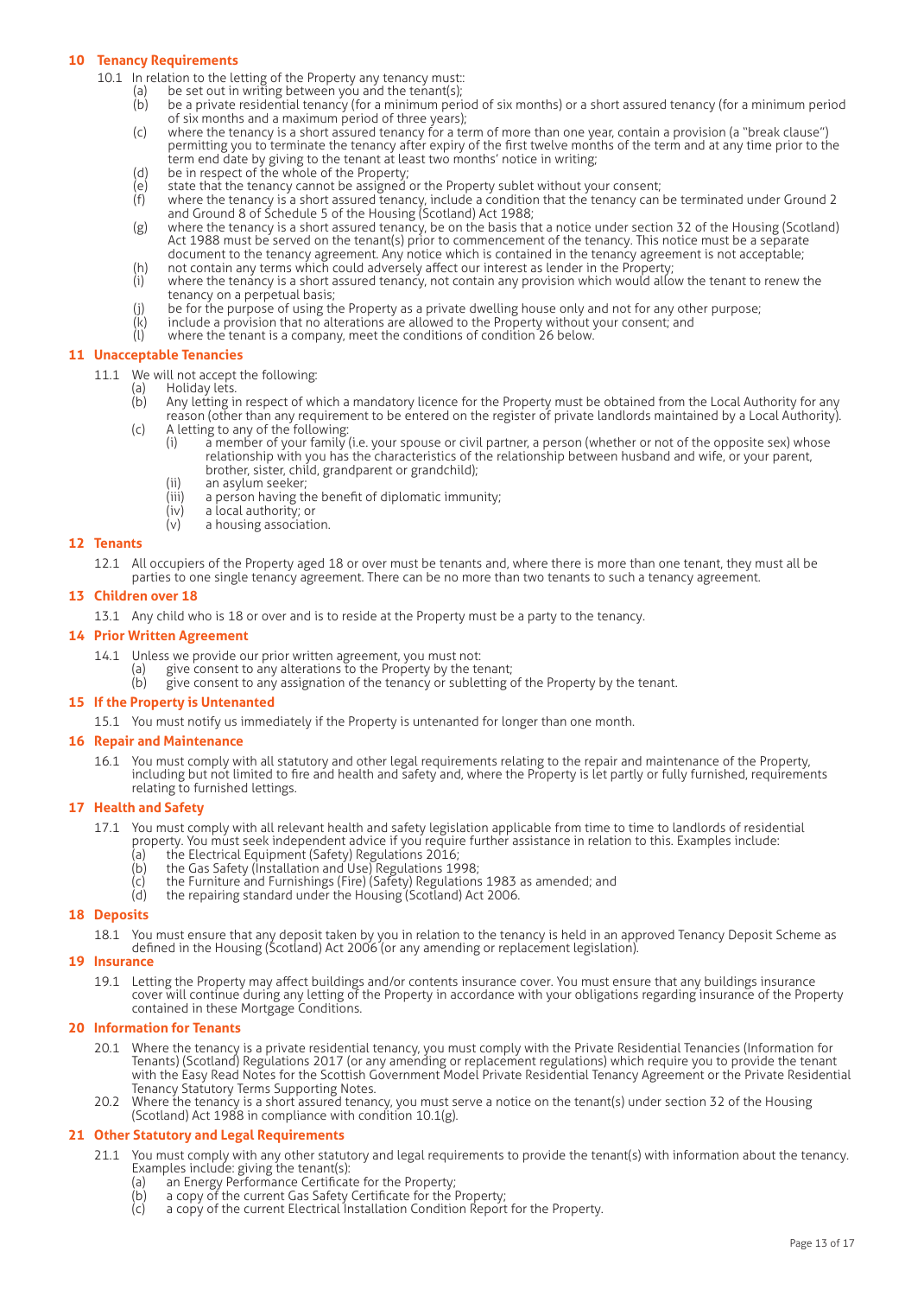# **22 Registered Landlord**

22.1 You must be registered as a landlord (or have an application pending) with the Local Authority for the area in which the Property is located at all times when the Property is let.

# **23 Letting Agents and Property Factors**

23.1 If you intend to instruct a letting agent or a property factor to manage the Property on your behalf, then you must ensure that the letting agent is properly registered on the Scottish Letting Agent Register and fully adheres to the Letting Agent Code of Practice and that the property factor is properly registered on the Scottish Property Factor Register and fully adheres to the Code of Conduct for Property Factors.

# **24 Tenancy Agreement**

- 24.1 We do not require to see the tenancy agreement. If we request it, you must provide us with:
	- (a) where the tenancy is a short assured tenancy, a certified copy of any form AT5, receipted by the tenant(s) acknowledging receipt of the form AT5; and/or
		- a certified copy of the tenancy agreement.

# **25 Energy Efficiency**

25.1 You must comply with all statutory and other legal requirements relating to the energy efficiency of the Property. In particular you must not let the Property where the valid Energy Performance Certificate in respect of the Property states an energy performance indicator (rating) which is below any minimum standard of energy efficiency which applies to the Property from time to time unless one or more of the exemptions as set out or referred to in applicable regulations applies.

# **26 Lettings to Companies**

- 26.1 In addition to conditions 9 to 25 above (other than condition  $10.1(b)$ ,  $10(c)$ ,  $10.1(f)$ ,  $10.1(g)$  and  $10.1(i)$  under condition 10, condition 18 (where applicable), condition 20 and paragraph (a) of condition 24.1) and in addition also to conditions 27 to 29 below the following conditions apply to lettings to companies:
	- (a) the letting must be for a maximum term of two years and the tenancy agreement must state that the tenancy cannot be assigned or the Property sublet;<br>(b) the letting must state that it is c
	- the letting must state that it is capable of being terminated at any time on 6 months' notice by or on behalf of the landlord;<br>c) occupatio
	- occupation of the Property must not be limited by the tenancy agreement to a named individual employee. Occupation should be available to any employee of the tenant Company, subject to your prior approval of the selected employee and subject to the tenancy agreement providing that any employee who resides in the Property is permitted to do so on a service occupancy basis only;
	- (d) you must not be connected to or associated with the tenant Company; and (e) the letting must not contain any provision which would allow the tenant Co
	- the letting must not contain any provision which would allow the tenant Company to renew the tenancy on a perpetual basis.

# **27 Tenancy not Binding on Us**

27.1 For the avoidance of doubt, if any tenancy is granted which does not comply with Mortgage Conditions 9 to 26, it will not have our consent and will not be binding on us.

# **28 No Sale and Rentback**

28.1 You must not be acquiring (or have acquired) the Property from the seller on terms which mean that the Property is rented back to the seller and the seller must not have acquired the Property on such terms. Our legal adviser must make all reasonable enquiries to ensure that there are no sale and rentback arrangements and must report to us if any such arrangement exists or is to be put in place in relation to the Property.

#### **29 Valuations**

29.1 You agree that we can carry out valuations of:

(a) the Property; and<br>(b) any other propert any other property that you have granted us security over to secure any amount you owe to us

from time to time after giving you reasonable notice (but not more than once in respect of any such property in any one period of 12 months). We may also carry out a valuation of any such property following a notice from you that you intend to repay the money specifically lent to you for any such property. This is so we can check the loan to value ratio applicable to the Property or properties from time to time held as security for the amounts you owe us.

- 29.2 We can choose what type of valuation is appropriate to carry out for example physical inspection or a desk top valuation. Any valuation we carry out will be for our sole benefit and you are not entitled to a copy
- 29.3 You will pay the cost of each valuation. The applicable fee is stated in the Tariff. You can always find out the fee applicable by contacting us.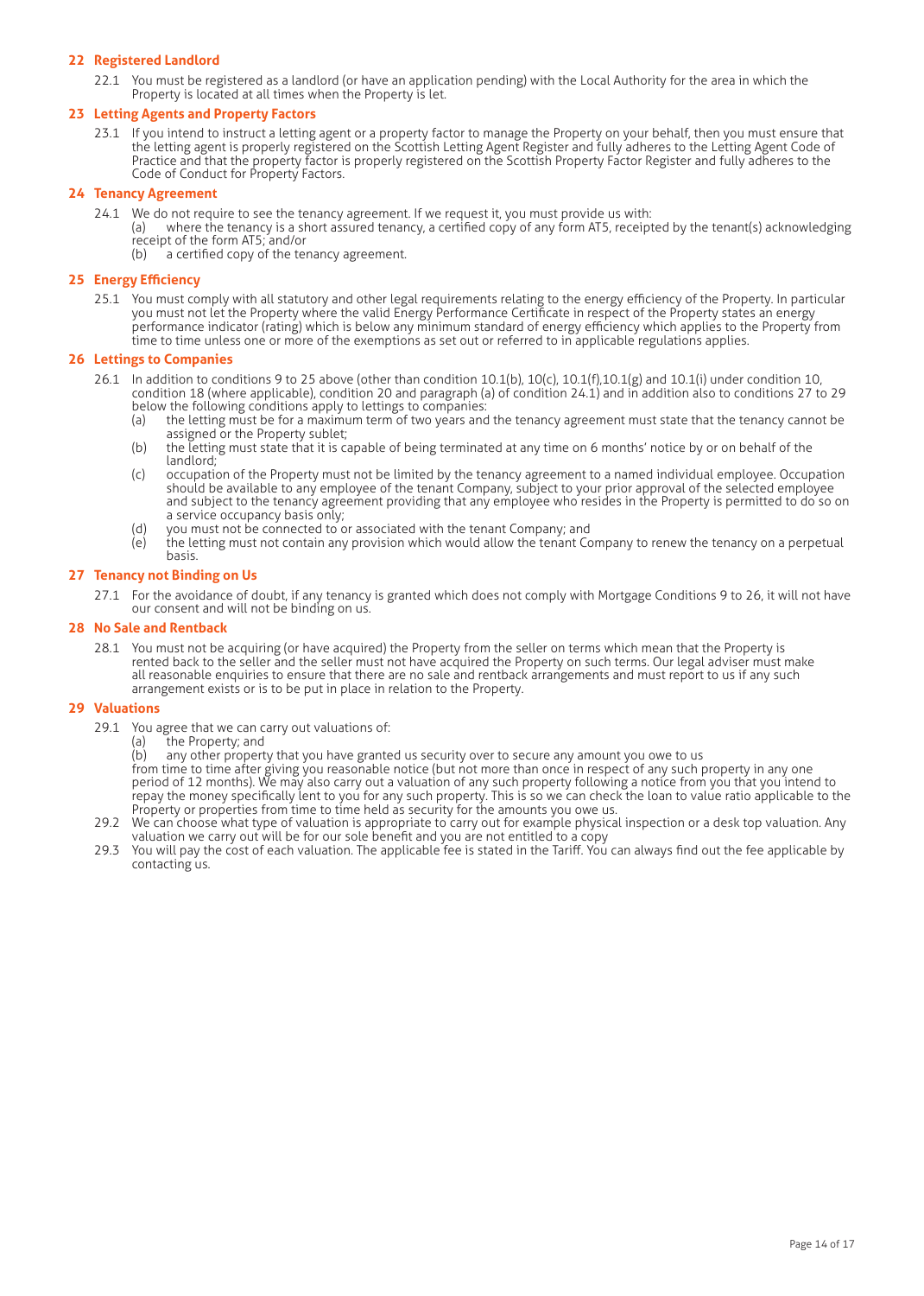# **PART 3 – GENERAL TERMS**

# **1 Joint Borrowers**

- If there is more than one of you:
	- (a) these Terms apply to all of you together and to each of you on your own;
	- (b) each of you can be held fully responsible for keeping to these Terms.

# **2 Transferring the Standard Security**

- 2.1 We may transfer our interest in the Loan and the standard security to another party at any time on such terms as we may decide. This will not reduce your rights under the standard security.
- 2.2 Unless the terms of the transfer state otherwise, a transferee of the Loan and the standard security will be able to exercise all the rights, powers and remedies which we could exercise before the transfer. You will have to do everything that you have to do under these Terms for our benefit for the transferee's benefit instead (such as making payment to them).

# **3 Notices**

- 3.1 If we have to tell you something we may do so either:
	- (a) personally, which means:
		- (i) by post to your last known address (which unless you have told us otherwise means the Property); or
		- (ii) by email to any email address you have given us for this purpose; or
	- (b) by advertisement, which means advertisements in national newspapers of our choice (you can find out the current newspapers we use by telephoning our Customer Contact Centre).
- 3.2 If we give you such notice either personally or by advertisement then it will be considered as given on the following days: (a) Post: The second working day after date of posting (regardless of class of post).
	-
	- $\overrightarrow{b}$  Email: The day the email is sent;<br>(c) Press advertisement: The day or Press advertisement: The day on which the advertisement first appears in the newspapers we use.

# **4 Other Terms To Be Aware Of**

- 4.1 All communications between us may be monitored or recorded to improve the quality of our service and for your protection and security.
- 4.2 Where the Property is in Scotland or Northern Ireland and it is our policy to do so we require that we hold the title deeds to that Property. Where we hold the deeds to the Property you may ask us to send them to your legal representative or to supply extracts from or copies of the deeds to you or your representative. We can impose conditions in doing so and you may have to pay a charge for these services.
- 4.3 Each of the provisions of these Terms are distinct from each other. If one or more provisions becomes illegal, invalid or unenforceable, this will not affect any of the remaining provisions.
- 4.4 Laws and regulations imply certain terms into our agreement with you. For example, as well as the powers set out in these Terms, we and you both have some other legal rights. Unless these Terms explicitly disapply those rights, they will be applicable to you or us.
- 4.5 If we decide not to enforce any part of these Terms or delay enforcing it on a particular occasion, this will not affect our right to enforce the same part at a later date.
- 4.6 No person other than a party to these Terms may enforce any rights under these Terms or under any other agreement made in connection with the Loan or the standard security under the Contracts (Rights of Third Parties) Act 1999 or the Contract (Third Party Rights) (Scotland) Act 2017. These laws allow certain people to use the rights of an agreement even though they are not a party to it, so they are excluded to ensure that this cannot happen. A party to these Terms and any related agreements includes anyone we transfer our rights to.
- 4.7 These Terms are governed by the laws of that part of the United Kingdom where the Property the subject of the Offer is situated.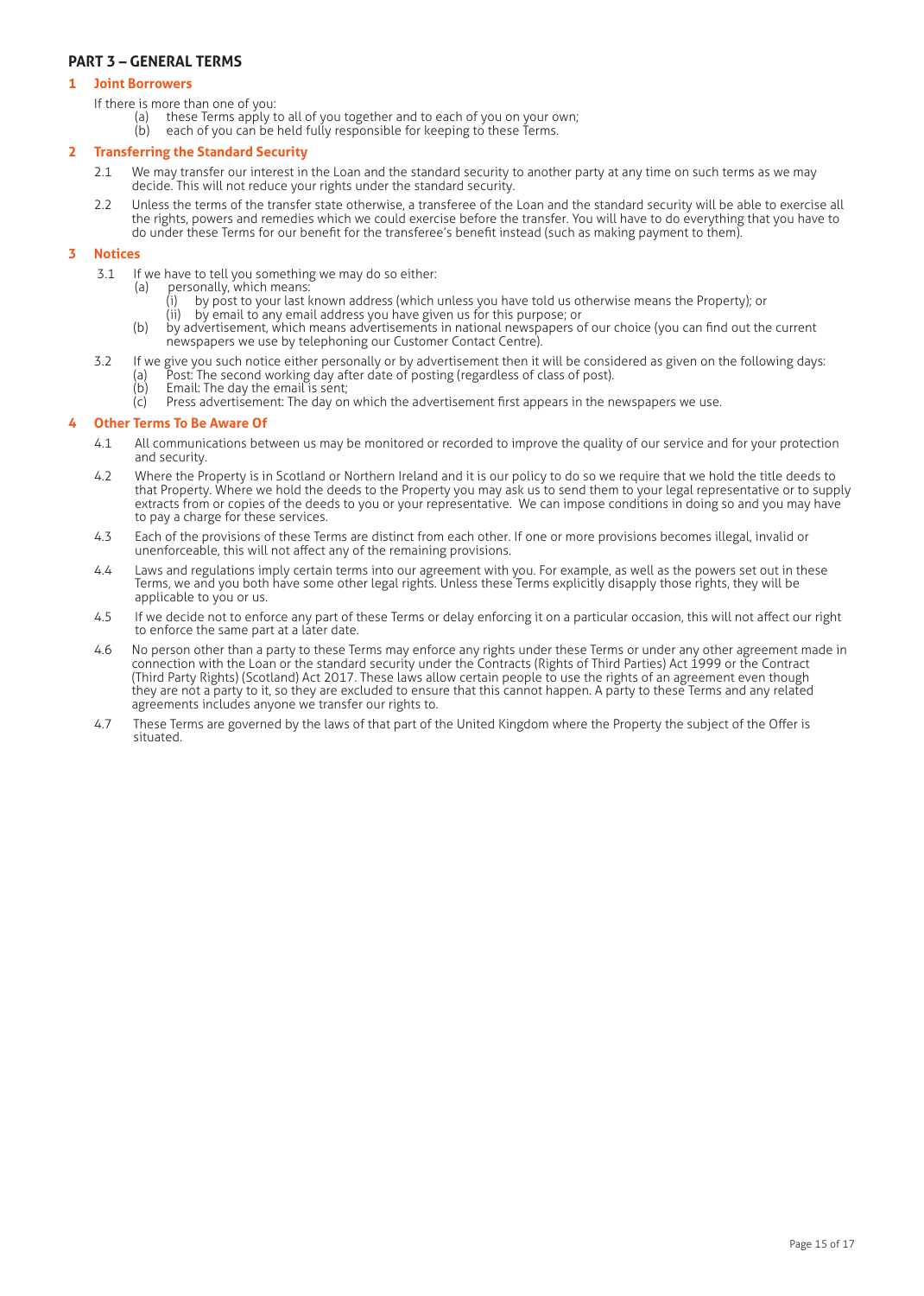#### **Important information about compensation arrangements**

Yorkshire Building Society is covered by the Financial Services Compensation Scheme (FSCS). The FSCS can pay compensation to depositors if a building society is unable to meet its financial obligations. An eligible depositor is entitled to claim up to £85,000. For joint accounts each account holder is treated as having a claim in respect of their share so, for a joint account held by two eligible depositors, the maximum amount that could be claimed would be £85,000 each (making a total of £170,000). The £85,000 limit relates to the combined amount in all the eligible depositor's accounts with the building society, including their share of any joint account, and not to each separate account.

Yorkshire Building Society (YBS) also operates under the trading names of Chelsea Building Society (CBS), Norwich & Peterborough Building Society (N&P) and Egg. YBS is a participant of the FSCS. Therefore, depositors with any of YBS, CBS, N&P and Egg have an overall limit of £85,000 under the FSCS. Any total deposits you hold above the £85,000 limit between these brands are unlikely to be covered.

Accord Mortgages Limited is a wholly owned subsidiary of YBS. Accord has offset mortgage products where the customer's deposits are held on behalf of Accord by YBS. Accord offset depositors are therefore also covered (along with CBS, N&P and Egg depositors) by YBS being a participant in the FSCS. There is no additional protection for depositors with Accord Mortgages Limited.

For further information please call us on 0345 1200 872, ask at your local branch, visit the FSCS website www.FSCS.org.uk

# **Not happy with our service?**

If at any time you're not satisfied with the service you've received, please let us know. We have a simple process enabling you to do this, the details of which are in our leaflet "We're here to help you - our complaints process", which you can obtain by calling us on 0345 1200 872. If we cannot come to a resolution to your satisfaction, you may have the right to refer the matter to the Financial Ombudsman Service, of which we are a member.

# **Contact Us**

**Call our Customer Contact Centre on: 0345 1200 872 Visit accordmortgages.com**

**Write to us at**: **Accord Mortgages, Yorkshire House, Yorkshire Drive, Bradford BD5 8LJ**